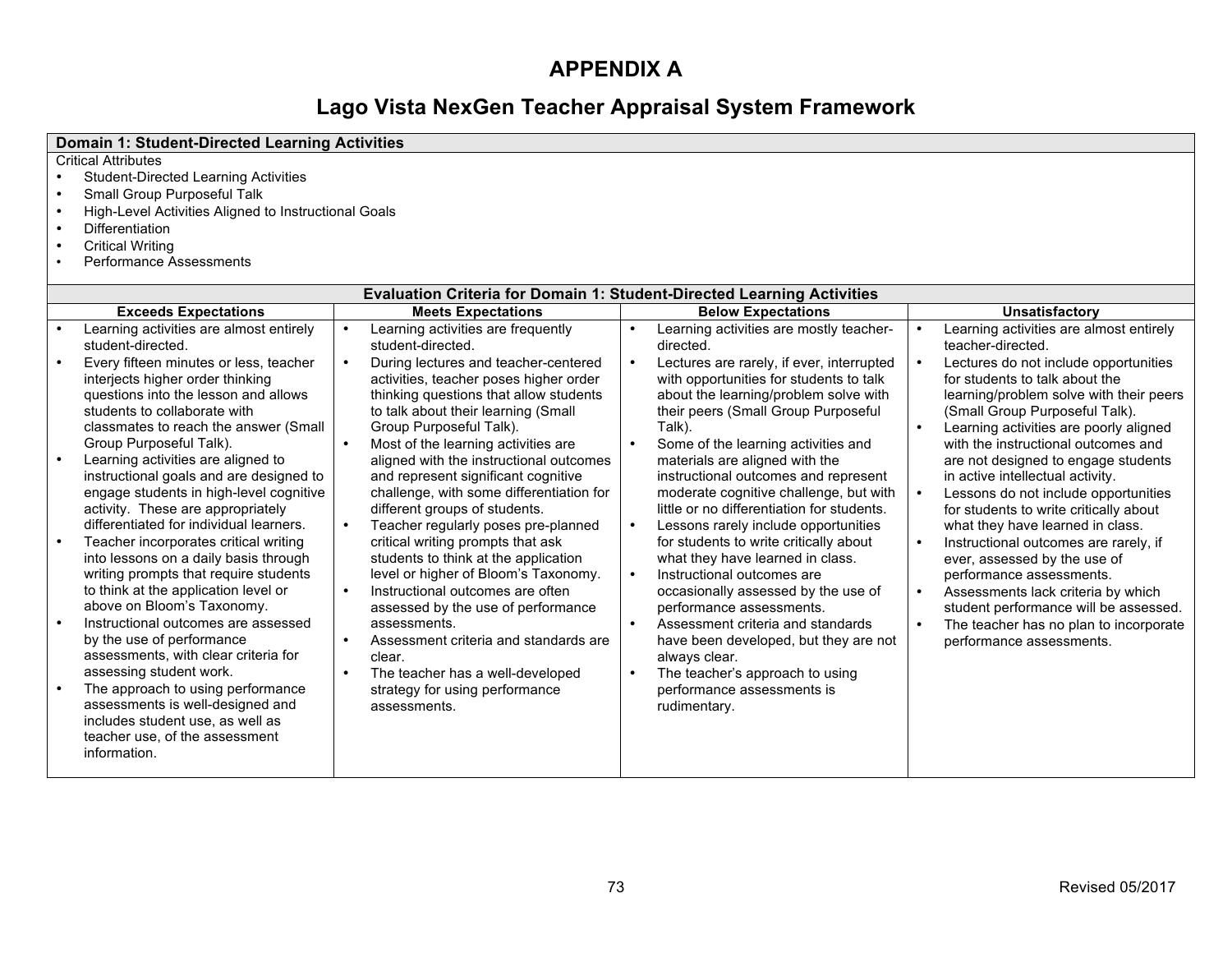# **Domain 2: Teacher Instructional Practices**

- Lesson Frame<br>• Providing Reco<br>• Reinforcing Effo
- Providing Recognition
- Reinforcing Effort

| <b>Evaluation Criteria for Domain 2: Teacher Instructional Practices</b>                                                                                                                                                                                                                                                                                                                                                                                                                                                                                           |  |                                                                                                                                                                                                                                                                                                                                                                                                                                                                                   |                                     |                                                                                                                                                                                                                                                                                                                                                                                                                                                                          |  |                                                                                                                                                                                                                                                                                                                                                         |  |  |
|--------------------------------------------------------------------------------------------------------------------------------------------------------------------------------------------------------------------------------------------------------------------------------------------------------------------------------------------------------------------------------------------------------------------------------------------------------------------------------------------------------------------------------------------------------------------|--|-----------------------------------------------------------------------------------------------------------------------------------------------------------------------------------------------------------------------------------------------------------------------------------------------------------------------------------------------------------------------------------------------------------------------------------------------------------------------------------|-------------------------------------|--------------------------------------------------------------------------------------------------------------------------------------------------------------------------------------------------------------------------------------------------------------------------------------------------------------------------------------------------------------------------------------------------------------------------------------------------------------------------|--|---------------------------------------------------------------------------------------------------------------------------------------------------------------------------------------------------------------------------------------------------------------------------------------------------------------------------------------------------------|--|--|
| <b>Exceeds Expectations</b>                                                                                                                                                                                                                                                                                                                                                                                                                                                                                                                                        |  | <b>Meets Expectations</b>                                                                                                                                                                                                                                                                                                                                                                                                                                                         |                                     | <b>Below Expectations</b>                                                                                                                                                                                                                                                                                                                                                                                                                                                |  | <b>Unsatisfactory</b>                                                                                                                                                                                                                                                                                                                                   |  |  |
| Lesson frames are clearly posted on<br>the board in "We will" and "I will"<br>format.<br>Lesson frames are referred to<br>frequently throughout the lesson so<br>that students are clear on what they<br>will be learning and how they will show                                                                                                                                                                                                                                                                                                                   |  | Lesson frames are clearly posted on<br>the board so that students know both<br>what they are learning and how they<br>will show they have learned it.<br>Positive language is consistently used<br>during instruction.<br>Teacher regularly ensures that student                                                                                                                                                                                                                  | $\bullet$<br>$\bullet$<br>$\bullet$ | Lesson objectives and products are<br>either not posted daily or are<br>incomplete.<br>Positive language is rarely used during<br>instruction.<br>Teacher occasionally ensures that<br>student effort is positively reinforced                                                                                                                                                                                                                                           |  | Lesson objectives and products are<br>not posted daily.<br>Positive language is not used during<br>instruction.<br>Teacher rarely ensures that student<br>effort is positively reinforced and<br>achievement is recognized.                                                                                                                             |  |  |
| the teacher what they learned.<br>Positive language is used frequently<br>during instruction.<br>Teacher frequently ensures that<br>student effort is positively reinforced<br>and achievement is recognized.<br>Classroom interactions between the<br>teacher and students and among<br>students are highly respectful,<br>reflecting genuine warmth, caring, and<br>sensitivity to students as individuals.<br>The net result of classroom<br>interactions is an environment where<br>all students feel valued and are<br>comfortable taking intellectual risks. |  | effort is positively reinforced and<br>achievement is recognized.<br>Teacher-student interactions are<br>friendly and demonstrate general<br>caring and respect.<br>Teacher-student interactions are<br>appropriate to the ages, cultures, and<br>developmental levels of the students.<br>The net result of classroom<br>interactions is a polite, respectful, and<br>business-like environment, though<br>students may be somewhat cautious<br>about taking intellectual risks. | $\bullet$<br>$\bullet$              | and achievement is recognized.<br>Patterns of classroom interactions,<br>both between teacher and students<br>and among students, are generally<br>appropriate, but may reflect occasional<br>inconsistencies, favoritism, and<br>disregard for students' ages, cultures,<br>and developmental levels.<br>The net result of classroom<br>interactions is neutral, conveying<br>neither warmth nor conflict.<br>discouraging many students to take<br>intellectual risks. |  | Patterns of classroom interactions.<br>both between teacher and students<br>and among students, are mostly<br>negative, inappropriate, or insensitive<br>to students' ages, cultural<br>backgrounds, and developmental<br>levels.<br>The net result of classroom<br>interactions is negative and<br>discourages students to take<br>intellectual risks. |  |  |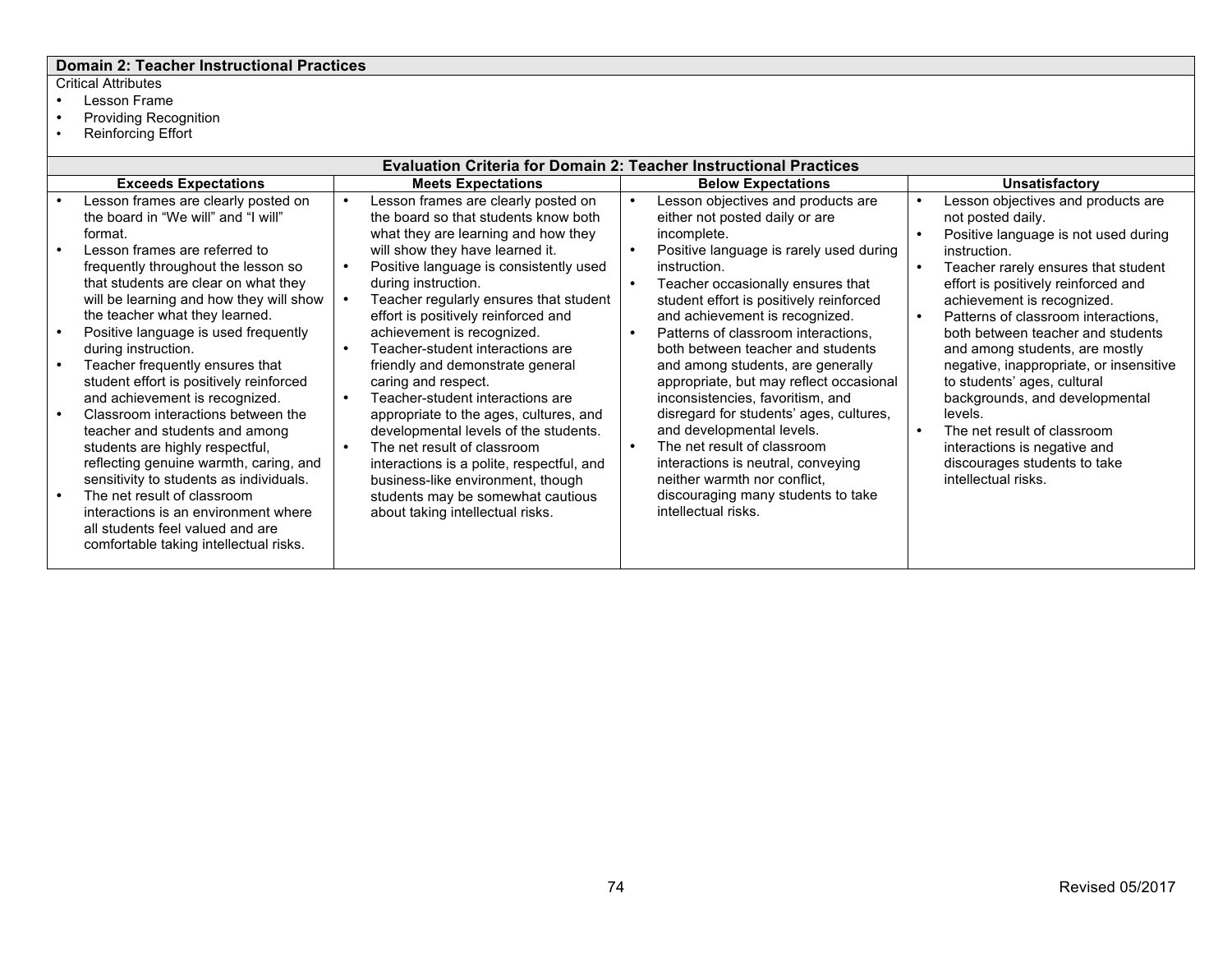# **Domain 3: Higher Order Thinking**

- Pre-Planned Higher Order Questions
- Application level of Bloom's Taxonomy or Above
- Focus on the Reasoning Exhibited by Students in Discussion
- High levels of Student Participation in Discussion
- Student Collaboration<br>• Real World Connection
- Real World Connections to the Learning

|                                                                            | <b>Evaluation Criteria for Domain 3: Higher Order Thinking</b>                                                                                                                                                                                                                                                                                                                                                                                                                                                                                                                                                                                                                                                                                                                                                                                                                                                           |                           |                                                                                                                                                                                                                                                                                                                                                                                                                                                                                                                                                                                                                                                                                                                                                                                                                                                                 |  |                                                                                                                                                                                                                                                                                                                                                                                                                                                                                                                                                                                                                                                                                                                                                                                                                                                      |                       |                                                                                                                                                                                                                                                                                                                                                                                                                                                                                                                                                                                                                                                                                                                                                                                                                                                          |  |
|----------------------------------------------------------------------------|--------------------------------------------------------------------------------------------------------------------------------------------------------------------------------------------------------------------------------------------------------------------------------------------------------------------------------------------------------------------------------------------------------------------------------------------------------------------------------------------------------------------------------------------------------------------------------------------------------------------------------------------------------------------------------------------------------------------------------------------------------------------------------------------------------------------------------------------------------------------------------------------------------------------------|---------------------------|-----------------------------------------------------------------------------------------------------------------------------------------------------------------------------------------------------------------------------------------------------------------------------------------------------------------------------------------------------------------------------------------------------------------------------------------------------------------------------------------------------------------------------------------------------------------------------------------------------------------------------------------------------------------------------------------------------------------------------------------------------------------------------------------------------------------------------------------------------------------|--|------------------------------------------------------------------------------------------------------------------------------------------------------------------------------------------------------------------------------------------------------------------------------------------------------------------------------------------------------------------------------------------------------------------------------------------------------------------------------------------------------------------------------------------------------------------------------------------------------------------------------------------------------------------------------------------------------------------------------------------------------------------------------------------------------------------------------------------------------|-----------------------|----------------------------------------------------------------------------------------------------------------------------------------------------------------------------------------------------------------------------------------------------------------------------------------------------------------------------------------------------------------------------------------------------------------------------------------------------------------------------------------------------------------------------------------------------------------------------------------------------------------------------------------------------------------------------------------------------------------------------------------------------------------------------------------------------------------------------------------------------------|--|
|                                                                            | <b>Exceeds Expectations</b>                                                                                                                                                                                                                                                                                                                                                                                                                                                                                                                                                                                                                                                                                                                                                                                                                                                                                              | <b>Meets Expectations</b> |                                                                                                                                                                                                                                                                                                                                                                                                                                                                                                                                                                                                                                                                                                                                                                                                                                                                 |  | <b>Below Expectations</b>                                                                                                                                                                                                                                                                                                                                                                                                                                                                                                                                                                                                                                                                                                                                                                                                                            | <b>Unsatisfactory</b> |                                                                                                                                                                                                                                                                                                                                                                                                                                                                                                                                                                                                                                                                                                                                                                                                                                                          |  |
| $\bullet$                                                                  | Lessons frequently include pre-<br>planned higher order questions.                                                                                                                                                                                                                                                                                                                                                                                                                                                                                                                                                                                                                                                                                                                                                                                                                                                       |                           | Lessons regularly include pre-planned<br>higher order questions.                                                                                                                                                                                                                                                                                                                                                                                                                                                                                                                                                                                                                                                                                                                                                                                                |  | Lessons seldom include pre-planned<br>higher order questions.                                                                                                                                                                                                                                                                                                                                                                                                                                                                                                                                                                                                                                                                                                                                                                                        |                       | Lessons do not include pre-planned<br>higher order questions.                                                                                                                                                                                                                                                                                                                                                                                                                                                                                                                                                                                                                                                                                                                                                                                            |  |
| $\bullet$<br>$\bullet$<br>$\bullet$<br>$\bullet$<br>$\bullet$<br>$\bullet$ | The teacher uses a variety or series of<br>questions or prompts to challenge<br>students cognitively, advance high<br>level thinking and discourse, and<br>promote metacognition.<br>Students formulate many questions,<br>initiate topics, challenge one another's<br>thinking, and make unsolicited<br>contributions.<br>Students themselves ensure that all<br>voices are heard in the discussion.<br>Students collaborate with others to<br>work on projects and work on<br>assignments that require high levels of<br>critical thinking (application level and<br>above) on a daily basis.<br>Teacher-centered lecture is broken up<br>into smaller chunks with opportunities<br>for students to apply the learning<br>through collaborative engagement.<br>Class activities allow for students to<br>identify the real world need of the<br>learning and are posed from a<br>problem-based, real-life perspective. | $\bullet$<br>$\bullet$    | While the teacher may use some low-<br>level questions, the teacher poses<br>questions designed to promote student<br>thinking and understanding.<br>The teacher creates genuine<br>discussion among students, providing<br>adequate time for students to respond<br>and stepping aside when doing so is<br>appropriate.<br>The teacher challenges students to<br>justify their thinking and successfully<br>engages most students in discussions,<br>employing a range of strategies to<br>ensure that most students are heard.<br>Students have several opportunities<br>daily to think at the application level or<br>above on Bloom's Taxonomy. These<br>opportunities are frequently posed in a<br>manner that allows students to work<br>collaboratively.<br>Students are able identify the real-<br>world connections/life relevance to the<br>learning. |  | The teacher's questions lead students<br>through a single path of inquiry, with<br>answers seemingly determined in<br>advance. Alternatively, the teacher<br>attempts to ask some questions<br>designed to engage students in<br>thinking, but only a few students are<br>involved.<br>The teacher attempts to engage<br>students in the discussion, to<br>encourage them to respond to one<br>another, and to explain their thinking,<br>with uneven results.<br>The majority of student learning is at<br>the understanding and knowledge<br>levels of Bloom's Taxonomy.<br>Instructional strategies are primarily<br>teacher-centered with few<br>opportunities for students to apply their<br>learning or work collaboratively with<br>their peers.<br>Students are rarely able to articulate<br>the real world significance of the<br>learning. |                       | The teacher's questions are of low<br>cognitive complexity, with single<br>correct responses, and may be asked<br>in rapid succession.<br>Interaction between the teacher and<br>students is predominantly recitation<br>style, with the teacher mediating all<br>questions and answers; the teacher<br>accepts all contributions without<br>asking students to explain their<br>reasoning.<br>Only a few students participate in the<br>discussion.<br>Student learning is mostly at the<br>knowledge level of Bloom's Taxonomy<br>or lessons do not include observable<br>student work.<br>Instructional activities are teacher-<br>centered and do not include<br>opportunities for students to apply their<br>learning or work collaboratively with<br>their peers.<br>Students are unable to articulate real<br>world significance of the learning. |  |
|                                                                            |                                                                                                                                                                                                                                                                                                                                                                                                                                                                                                                                                                                                                                                                                                                                                                                                                                                                                                                          |                           |                                                                                                                                                                                                                                                                                                                                                                                                                                                                                                                                                                                                                                                                                                                                                                                                                                                                 |  |                                                                                                                                                                                                                                                                                                                                                                                                                                                                                                                                                                                                                                                                                                                                                                                                                                                      |                       |                                                                                                                                                                                                                                                                                                                                                                                                                                                                                                                                                                                                                                                                                                                                                                                                                                                          |  |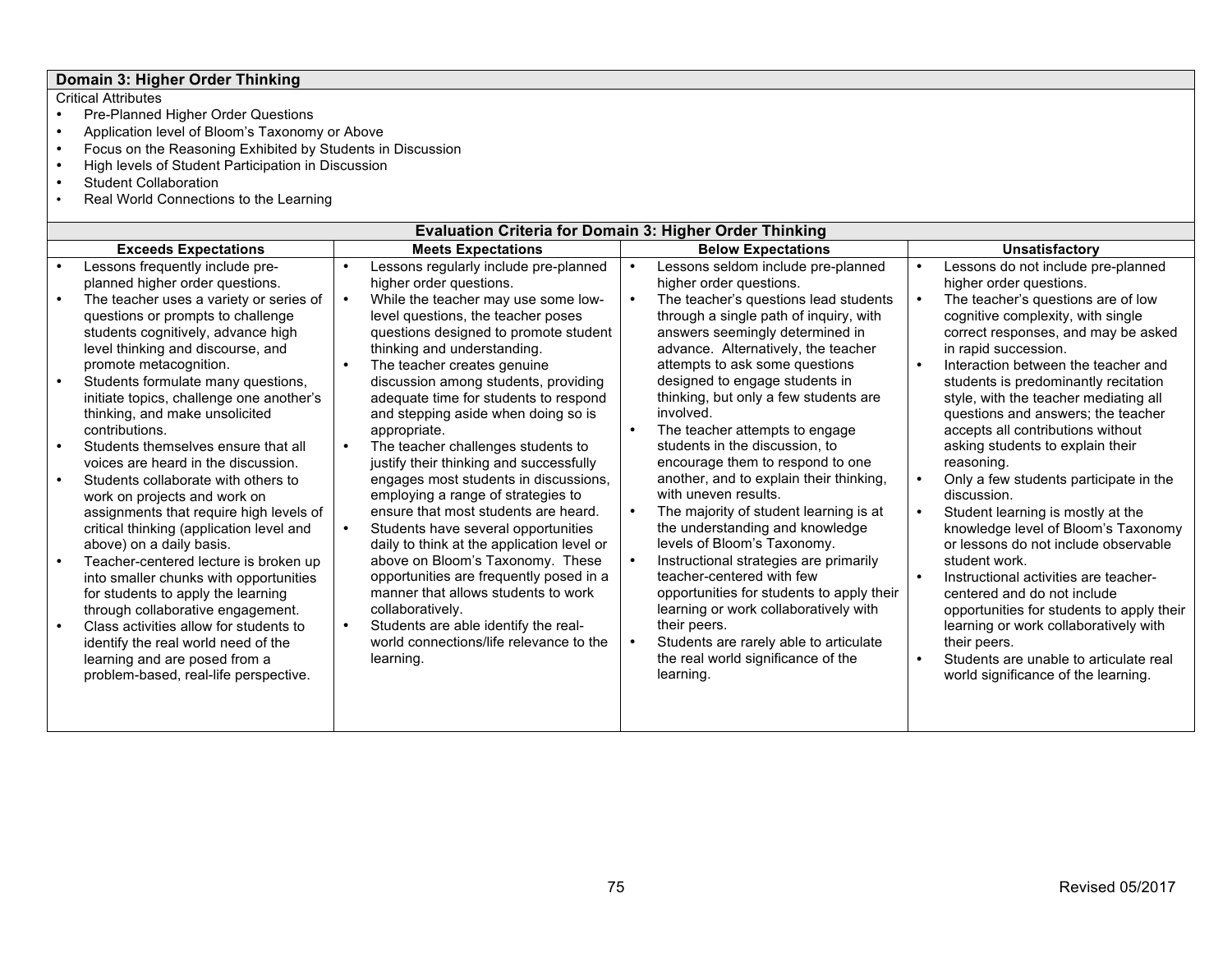# **Domain 4: Engaged Learning**

- Student Collaboration and Inquiry<br>• Student Enthusiasm. Interest. Thin
- Student Enthusiasm, Interest, Thinking, & Problem Solving<br>• Learning Tasks Requiring High-Level Student Thinking
- Learning Tasks Requiring High-Level Student Thinking
- Students Highly Motivated to Work on All Tasks
- Students are Persistent with Challenging Tasks<br>• Suitable Pacing of Lessons
- Suitable Pacing of Lessons

| <b>Evaluation Criteria for Domain 4: Engaged Learning</b>                                                                                                                                                                                                                                                                                                                                                                                                                                                                                    |                                                                                                                                                                                                                                                                                                                                                                                     |           |                                                                                                                                                                                                                                                                                                                                                                                               |  |                                           |  |  |  |
|----------------------------------------------------------------------------------------------------------------------------------------------------------------------------------------------------------------------------------------------------------------------------------------------------------------------------------------------------------------------------------------------------------------------------------------------------------------------------------------------------------------------------------------------|-------------------------------------------------------------------------------------------------------------------------------------------------------------------------------------------------------------------------------------------------------------------------------------------------------------------------------------------------------------------------------------|-----------|-----------------------------------------------------------------------------------------------------------------------------------------------------------------------------------------------------------------------------------------------------------------------------------------------------------------------------------------------------------------------------------------------|--|-------------------------------------------|--|--|--|
| <b>Exceeds Expectations</b>                                                                                                                                                                                                                                                                                                                                                                                                                                                                                                                  | <b>Meets Expectations</b>                                                                                                                                                                                                                                                                                                                                                           |           | <b>Below Expectations</b>                                                                                                                                                                                                                                                                                                                                                                     |  | <b>Unsatisfactory</b>                     |  |  |  |
| Students collaborate to define the                                                                                                                                                                                                                                                                                                                                                                                                                                                                                                           | Students collaborate to define the                                                                                                                                                                                                                                                                                                                                                  | $\bullet$ | Students report what they have                                                                                                                                                                                                                                                                                                                                                                |  | The learning tasks/activities, materials, |  |  |  |
| task, the process, and/or the solution.                                                                                                                                                                                                                                                                                                                                                                                                                                                                                                      | process and/or the solution.                                                                                                                                                                                                                                                                                                                                                        |           | learned only with possible                                                                                                                                                                                                                                                                                                                                                                    |  | and resources are poorly aligned with     |  |  |  |
| Collaboration extends beyond the                                                                                                                                                                                                                                                                                                                                                                                                                                                                                                             | The learning tasks and activities are                                                                                                                                                                                                                                                                                                                                               |           | collaboration.                                                                                                                                                                                                                                                                                                                                                                                |  | the instructional outcomes, or require    |  |  |  |
| classroom.                                                                                                                                                                                                                                                                                                                                                                                                                                                                                                                                   | fully aligned with the instructional                                                                                                                                                                                                                                                                                                                                                |           | The learning tasks and activities are                                                                                                                                                                                                                                                                                                                                                         |  | only rote responses, with only one        |  |  |  |
| Virtually all students are intellectually                                                                                                                                                                                                                                                                                                                                                                                                                                                                                                    | outcomes and are designed to                                                                                                                                                                                                                                                                                                                                                        |           | partially aligned with the instructional                                                                                                                                                                                                                                                                                                                                                      |  | approach possible.                        |  |  |  |
|                                                                                                                                                                                                                                                                                                                                                                                                                                                                                                                                              |                                                                                                                                                                                                                                                                                                                                                                                     |           |                                                                                                                                                                                                                                                                                                                                                                                               |  | Lessons have no clearly defined           |  |  |  |
|                                                                                                                                                                                                                                                                                                                                                                                                                                                                                                                                              |                                                                                                                                                                                                                                                                                                                                                                                     |           |                                                                                                                                                                                                                                                                                                                                                                                               |  | structure, or the pace of lessons is too  |  |  |  |
|                                                                                                                                                                                                                                                                                                                                                                                                                                                                                                                                              |                                                                                                                                                                                                                                                                                                                                                                                     |           |                                                                                                                                                                                                                                                                                                                                                                                               |  |                                           |  |  |  |
|                                                                                                                                                                                                                                                                                                                                                                                                                                                                                                                                              |                                                                                                                                                                                                                                                                                                                                                                                     |           |                                                                                                                                                                                                                                                                                                                                                                                               |  |                                           |  |  |  |
|                                                                                                                                                                                                                                                                                                                                                                                                                                                                                                                                              |                                                                                                                                                                                                                                                                                                                                                                                     |           |                                                                                                                                                                                                                                                                                                                                                                                               |  |                                           |  |  |  |
|                                                                                                                                                                                                                                                                                                                                                                                                                                                                                                                                              |                                                                                                                                                                                                                                                                                                                                                                                     |           |                                                                                                                                                                                                                                                                                                                                                                                               |  |                                           |  |  |  |
|                                                                                                                                                                                                                                                                                                                                                                                                                                                                                                                                              |                                                                                                                                                                                                                                                                                                                                                                                     |           |                                                                                                                                                                                                                                                                                                                                                                                               |  |                                           |  |  |  |
|                                                                                                                                                                                                                                                                                                                                                                                                                                                                                                                                              |                                                                                                                                                                                                                                                                                                                                                                                     |           |                                                                                                                                                                                                                                                                                                                                                                                               |  |                                           |  |  |  |
|                                                                                                                                                                                                                                                                                                                                                                                                                                                                                                                                              | to the activities.                                                                                                                                                                                                                                                                                                                                                                  |           | may not provide students the time                                                                                                                                                                                                                                                                                                                                                             |  |                                           |  |  |  |
| important content; students may serve                                                                                                                                                                                                                                                                                                                                                                                                                                                                                                        | Lessons have a clearly defined                                                                                                                                                                                                                                                                                                                                                      |           | needed to be intellectually engaged or                                                                                                                                                                                                                                                                                                                                                        |  |                                           |  |  |  |
| as resources for one another. Lessons                                                                                                                                                                                                                                                                                                                                                                                                                                                                                                        | structure, and the pacing of lessons is                                                                                                                                                                                                                                                                                                                                             |           | may be so slow that many students                                                                                                                                                                                                                                                                                                                                                             |  |                                           |  |  |  |
| have a clearly defined structure, and                                                                                                                                                                                                                                                                                                                                                                                                                                                                                                        | appropriate, providing most students                                                                                                                                                                                                                                                                                                                                                |           |                                                                                                                                                                                                                                                                                                                                                                                               |  |                                           |  |  |  |
|                                                                                                                                                                                                                                                                                                                                                                                                                                                                                                                                              |                                                                                                                                                                                                                                                                                                                                                                                     |           |                                                                                                                                                                                                                                                                                                                                                                                               |  |                                           |  |  |  |
|                                                                                                                                                                                                                                                                                                                                                                                                                                                                                                                                              |                                                                                                                                                                                                                                                                                                                                                                                     |           |                                                                                                                                                                                                                                                                                                                                                                                               |  |                                           |  |  |  |
|                                                                                                                                                                                                                                                                                                                                                                                                                                                                                                                                              |                                                                                                                                                                                                                                                                                                                                                                                     |           |                                                                                                                                                                                                                                                                                                                                                                                               |  |                                           |  |  |  |
|                                                                                                                                                                                                                                                                                                                                                                                                                                                                                                                                              |                                                                                                                                                                                                                                                                                                                                                                                     |           |                                                                                                                                                                                                                                                                                                                                                                                               |  |                                           |  |  |  |
|                                                                                                                                                                                                                                                                                                                                                                                                                                                                                                                                              |                                                                                                                                                                                                                                                                                                                                                                                     |           |                                                                                                                                                                                                                                                                                                                                                                                               |  |                                           |  |  |  |
| engaged in challenging content<br>through well-designed learning tasks<br>and activities that require complex<br>thinking.<br>The teacher provides suitable<br>scaffolding and challenges students to<br>explain their thinking.<br>There is evidence of some student<br>initiation of inquiry and student<br>contributions to the exploration of<br>the pacing of lessons provides<br>students the time needed not only to<br>intellectually engage with and reflect<br>upon their learning but also to<br>consolidate their understanding. | challenge student thinking, inviting<br>students to make their thinking visible.<br>Instructional techniques result in active<br>intellectual engagement by most<br>students with important and<br>challenging content and with teacher<br>scaffolding to support that<br>engagement.<br>The groupings of students are suitable<br>the time needed to be intellectually<br>engaged. |           | outcomes but require only minimal<br>thinking by students and little<br>opportunity for them to explain their<br>thinking, allowing most students to be<br>passive or merely compliant.<br>The groupings of students are<br>moderately suitable to the activities.<br>Lessons have a recognizable<br>structure; however, the pacing lessons<br>have a considerable amount of "down"<br>time." |  | slow or rushed.                           |  |  |  |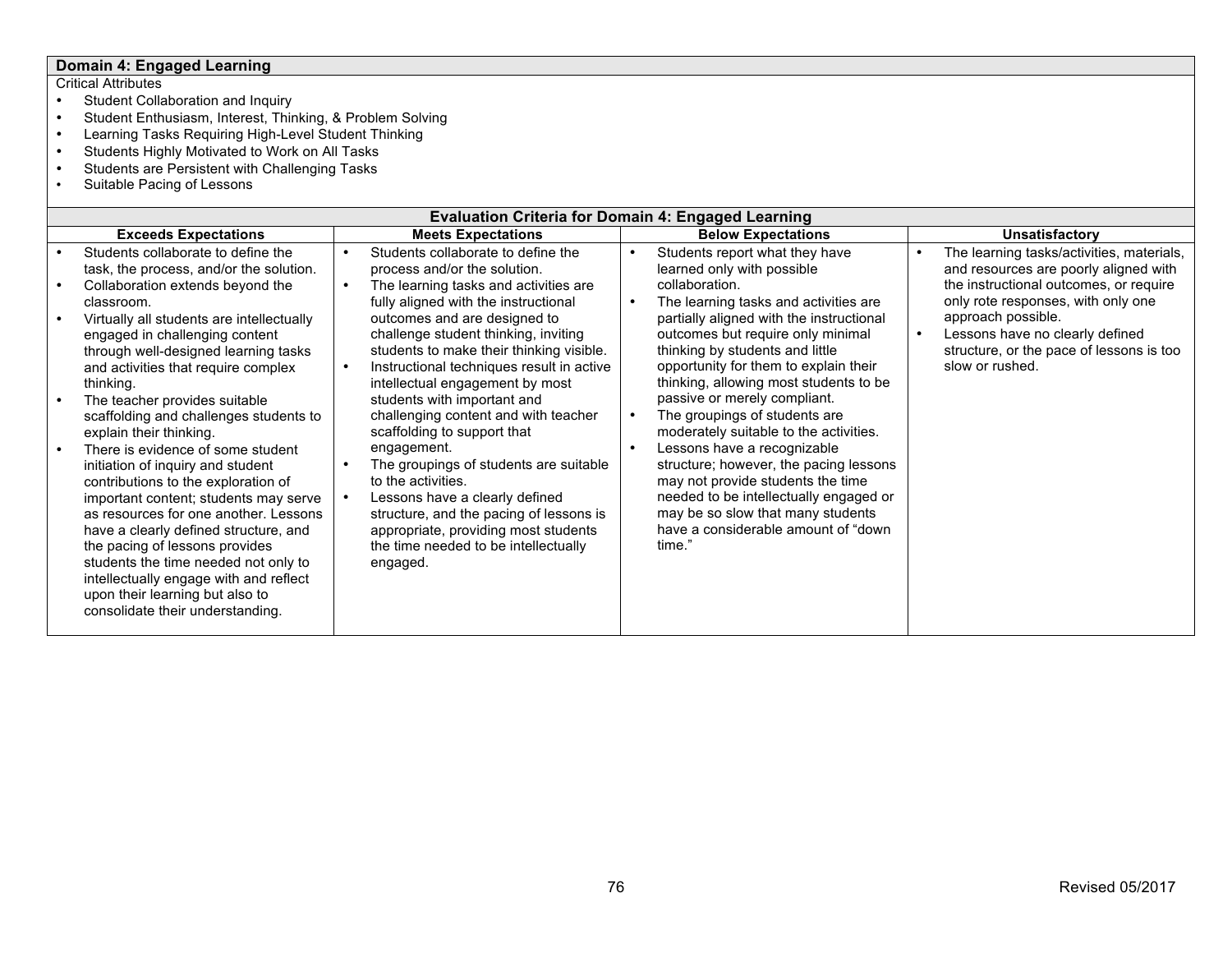# **Domain 5: Technology Integration**

- Critical Attributes<br>• Awareness/Utilization of Technology Resources
- Technology Facilitated Critical Thinking, Problem Solving, & Creativity **•** Qualitative Indicato<br>• Technology Use Connects to Learning Outcomes **(engine in Appropriate Technology Use Connects to Learning Outcomes**
- Technology Use Connects to Learning Outcomes
- Awareness/Utilization of Technology Resources **Learning Process/Product are Dependent on the Use of Technology**<br>• Technology Facilitated Critical Thinking, Problem Solving, & Creativity **·** Qualitative Indicators of Appr
	-
	-

|                                                                                                                                | Evaluation Criteria for Domain 5: Technology Integration (Grades PK-3)                                                                                                                                                                                                                                                                                                                                                                                                                                                                                                                                                                                                                                                                                                                                                                                                                                                                                                                                                                                                                                                                                                                                                                                                                                                                                                                                                                                                                                                |                                                                            |                                                                                                                                                                                                                                                                                                                                                                                                                                                                                                                                                                                                                                                                                                                                                                                                                                                                                                                                                                                                                                                                                                                                                                                                                                                                                                                                                                                                                                                                                     |                        |                                                                                                                                                                                                                                                                                                                                                                                                                                                                                                                                                                                                                                                                                                                                                                                                                                                                                                                                                                                                                                                                                                                                                                                                                                                                                 |                        |                                                                                                                                                                                                                                                                                                                                                                                                                                                                                                                                                                                                                                                                                                                                                                           |  |
|--------------------------------------------------------------------------------------------------------------------------------|-----------------------------------------------------------------------------------------------------------------------------------------------------------------------------------------------------------------------------------------------------------------------------------------------------------------------------------------------------------------------------------------------------------------------------------------------------------------------------------------------------------------------------------------------------------------------------------------------------------------------------------------------------------------------------------------------------------------------------------------------------------------------------------------------------------------------------------------------------------------------------------------------------------------------------------------------------------------------------------------------------------------------------------------------------------------------------------------------------------------------------------------------------------------------------------------------------------------------------------------------------------------------------------------------------------------------------------------------------------------------------------------------------------------------------------------------------------------------------------------------------------------------|----------------------------------------------------------------------------|-------------------------------------------------------------------------------------------------------------------------------------------------------------------------------------------------------------------------------------------------------------------------------------------------------------------------------------------------------------------------------------------------------------------------------------------------------------------------------------------------------------------------------------------------------------------------------------------------------------------------------------------------------------------------------------------------------------------------------------------------------------------------------------------------------------------------------------------------------------------------------------------------------------------------------------------------------------------------------------------------------------------------------------------------------------------------------------------------------------------------------------------------------------------------------------------------------------------------------------------------------------------------------------------------------------------------------------------------------------------------------------------------------------------------------------------------------------------------------------|------------------------|---------------------------------------------------------------------------------------------------------------------------------------------------------------------------------------------------------------------------------------------------------------------------------------------------------------------------------------------------------------------------------------------------------------------------------------------------------------------------------------------------------------------------------------------------------------------------------------------------------------------------------------------------------------------------------------------------------------------------------------------------------------------------------------------------------------------------------------------------------------------------------------------------------------------------------------------------------------------------------------------------------------------------------------------------------------------------------------------------------------------------------------------------------------------------------------------------------------------------------------------------------------------------------|------------------------|---------------------------------------------------------------------------------------------------------------------------------------------------------------------------------------------------------------------------------------------------------------------------------------------------------------------------------------------------------------------------------------------------------------------------------------------------------------------------------------------------------------------------------------------------------------------------------------------------------------------------------------------------------------------------------------------------------------------------------------------------------------------------|--|
|                                                                                                                                | <b>Exceeds Expectations</b>                                                                                                                                                                                                                                                                                                                                                                                                                                                                                                                                                                                                                                                                                                                                                                                                                                                                                                                                                                                                                                                                                                                                                                                                                                                                                                                                                                                                                                                                                           |                                                                            | <b>Meets Expectations</b>                                                                                                                                                                                                                                                                                                                                                                                                                                                                                                                                                                                                                                                                                                                                                                                                                                                                                                                                                                                                                                                                                                                                                                                                                                                                                                                                                                                                                                                           |                        | <b>Below Expectations</b>                                                                                                                                                                                                                                                                                                                                                                                                                                                                                                                                                                                                                                                                                                                                                                                                                                                                                                                                                                                                                                                                                                                                                                                                                                                       |                        | <b>Unsatisfactory</b>                                                                                                                                                                                                                                                                                                                                                                                                                                                                                                                                                                                                                                                                                                                                                     |  |
| $\bullet$<br>$\bullet$<br>$\bullet$<br>$\bullet$<br>$\bullet$<br>$\bullet$<br>$\bullet$<br>$\bullet$<br>$\bullet$<br>$\bullet$ | The teacher is fully aware/takes<br>advantage of technology resources<br>and routinely seeks out new<br>resources/strategies.<br>Technology-integrated learning<br>activities enable students to learn<br>independently, to be creative, and to<br>think critically.<br>Students routinely model appropriate<br>uses of technology and explain how<br>technology choices help them learn<br>independently, be creative, or think<br>critically.<br>Frequent technology use is built into<br>lesson design in a way that enhances<br>student learning.<br>Selected technology tools are<br>essential for task completion.<br>Technology tasks directly connect to<br>the learning outcomes.<br>The lesson process and/or product are<br>dependent upon the use of<br>technology.<br>Students determine which tool(s) best<br>address the needs of the task at hand.<br>Qualitative indicators of appropriate<br>and effective technology use are<br>created collaboratively with students.<br>Students are the primary users of<br>technology and use is focused on<br>creating, evaluating, and analyzing<br>during both the learning process<br>(accessing information, collecting data,<br>analyzing information, collaborating<br>with others) and the demonstration of<br>learning through the creation of<br>products.<br>Students regularly demonstrate<br>understanding of digital citizenship and<br>evaluate the extent to which their own<br>technology use demonstrates safe and<br>responsible practices. | $\bullet$<br>$\bullet$<br>$\bullet$<br>$\bullet$<br>$\bullet$<br>$\bullet$ | The teacher is aware/takes advantage<br>of available technology resources,<br>seeking out new resources or<br>strategies that are appropriate to<br>enrich student learning.<br>Technology-integrated learning<br>activities that enable students to learn<br>independently, to be creative, and to<br>think critically.<br>The teacher models appropriate uses<br>of technology and explains how<br>technology can help students learn<br>independently, be creative, and think<br>critically.<br>Qualitative indicators of technology<br>use are shared with students when<br>assignments are given so that they<br>understand how to use technology<br>appropriately and know what is<br>expected.<br>Regular technology use into<br>incorporated into lesson design in a<br>way that enhances student learning.<br>Technology tools facilitate task<br>completion, and the technology tasks<br>connect to the learning outcomes.<br>The teacher regularly guides students<br>through the use of one or more tool(s)<br>and discusses why the tool(s) best<br>address(es) the process and/or<br>product needs of the task.<br>Technology is used when presenting<br>information.<br>Student technology use is regular and<br>focused on group and/or individual<br>open-ended problem-solving,<br>accessing information, and the<br>demonstration of learning through the<br>creation of products.<br>Lessons help students understand the<br>importance of digital citizenship. | $\bullet$<br>$\bullet$ | The teacher is somewhat aware of<br>available technology resources and<br>occasionally takes advantage of the<br>technology resources with which<br>he/she is familiar.<br>The teacher seeks out new technology<br>resources or ways to use existing<br>resources either infrequently or when<br>specifically asked to do so.<br>Lessons occasionally include<br>technology-integrated learning<br>activities or include activities where<br>technology is an add-on that is only<br>somewhat needed/not needed for task<br>completion.<br>Learning activities that incorporate the<br>student use of technology may focus<br>on lower-order thinking skills or involve<br>only product-oriented technology.<br>The teacher is the primary user of<br>technology during lessons, which is<br>used to present information in a one-<br>to-many learning environment.<br>The teacher rarely models appropriate<br>technology use and only occasionally<br>incorporates student participation in<br>the use of technology during<br>instruction.<br>Student technology use is infrequent,<br>focuses primarily on the creation of<br>products that could be replicated<br>without technology, or consists<br>primarily of students working<br>individually on learning games/apps. | $\bullet$<br>$\bullet$ | The teacher is unaware of or<br>unfamiliar with the available<br>technology resources for or does not<br>take advantage of the available<br>resources.<br>The teacher does not seek out new<br>technology resources or ways to<br>effectively integrate technology into<br>teaching.<br>Learning tasks, assignments, and<br>assessments either rarely include<br>appropriate student uses of technology<br>or include inappropriate uses of<br>technology (i.e., games, rewards).<br>Technology is almost exclusively used<br>during teacher presentations in a one-<br>to-many learning environment or it is<br>not used at all.<br>The teacher rarely models technology<br>use or incorporates student<br>participation in the use of technology<br>during instruction. |  |
|                                                                                                                                | 77<br><b>Revised 05/2017</b>                                                                                                                                                                                                                                                                                                                                                                                                                                                                                                                                                                                                                                                                                                                                                                                                                                                                                                                                                                                                                                                                                                                                                                                                                                                                                                                                                                                                                                                                                          |                                                                            |                                                                                                                                                                                                                                                                                                                                                                                                                                                                                                                                                                                                                                                                                                                                                                                                                                                                                                                                                                                                                                                                                                                                                                                                                                                                                                                                                                                                                                                                                     |                        |                                                                                                                                                                                                                                                                                                                                                                                                                                                                                                                                                                                                                                                                                                                                                                                                                                                                                                                                                                                                                                                                                                                                                                                                                                                                                 |                        |                                                                                                                                                                                                                                                                                                                                                                                                                                                                                                                                                                                                                                                                                                                                                                           |  |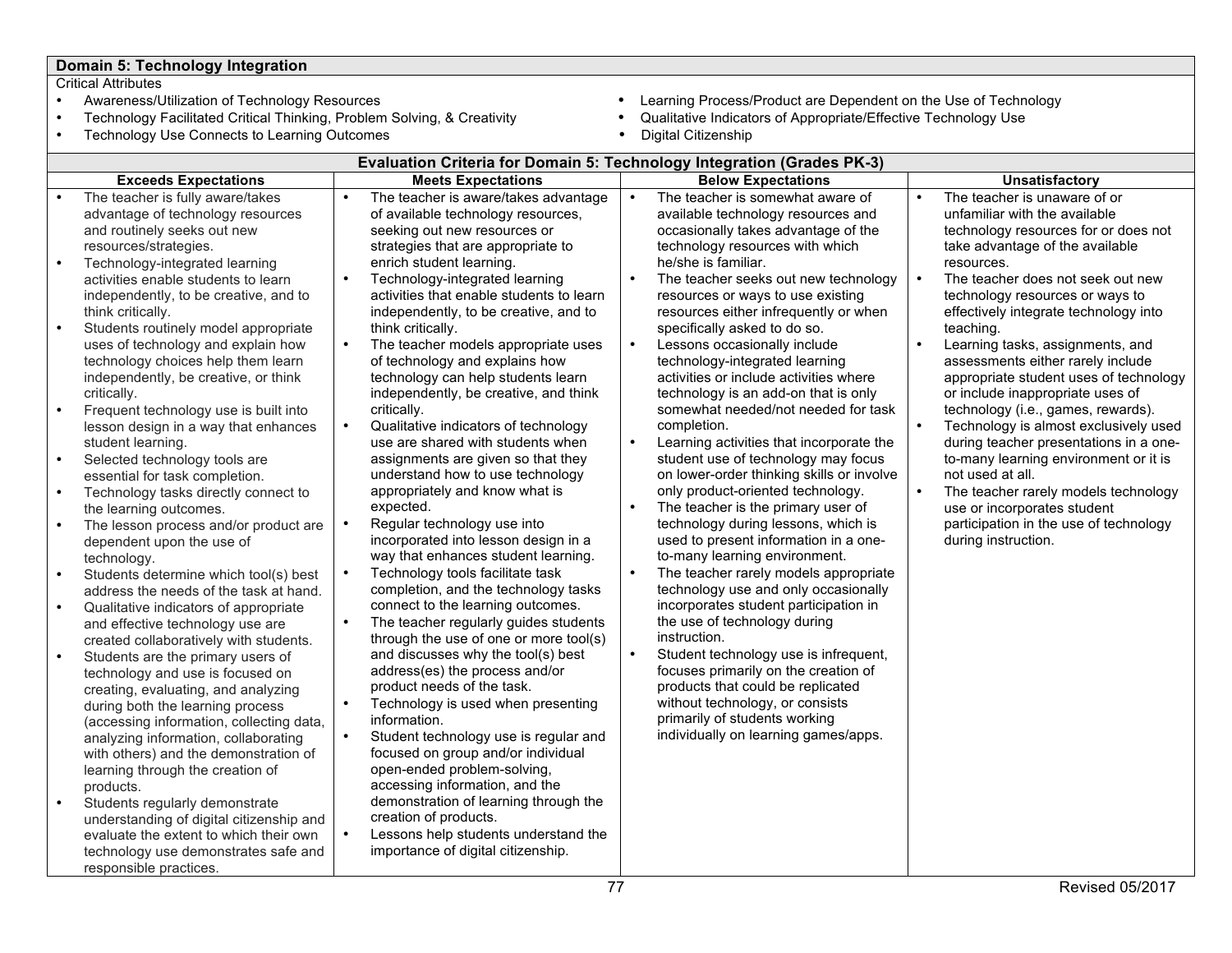# **Domain 6: Behavior Interventions & Supports**

- Expectations for Behavior and Discipline Procedures are Posted
- Uses Positive Language to Reinforce Desired Behavior
- Appropriately Redirects Disruptive or Inappropriate Behavior Effectively
- Circulates the Room and Interacts with Students Equitably
- Routines/Procedures are Evident through Maximized Time on Task<br>• Class Behavior Meets Standard
- Class Behavior Meets Standard

| <b>Evaluation Criteria for Domain 6: Behavior Interventions &amp; Supports</b>                          |                                                                 |                                                         |                                                           |  |  |  |  |  |  |
|---------------------------------------------------------------------------------------------------------|-----------------------------------------------------------------|---------------------------------------------------------|-----------------------------------------------------------|--|--|--|--|--|--|
| <b>Meets Expectations</b><br><b>Below Expectations</b><br><b>Exceeds Expectations</b><br>Unsatisfactory |                                                                 |                                                         |                                                           |  |  |  |  |  |  |
| Teacher meets District standards<br>100% of the time.                                                   | Teacher meets District standards with<br>only a few exceptions. | Teacher frequently fails to meet<br>District standards. | Teacher consistently fails to meet<br>District standards. |  |  |  |  |  |  |

| <b>Domain 7: Student Learning Objectives</b>                                                                                                        |                                                                                                                                                                                 |                                                                      |                                    |  |  |  |  |  |
|-----------------------------------------------------------------------------------------------------------------------------------------------------|---------------------------------------------------------------------------------------------------------------------------------------------------------------------------------|----------------------------------------------------------------------|------------------------------------|--|--|--|--|--|
| <b>Critical Attributes</b>                                                                                                                          |                                                                                                                                                                                 |                                                                      |                                    |  |  |  |  |  |
|                                                                                                                                                     | Teacher has identified appropriate priority standards for the grade-level content area and has organized scope and sequence to best ensure mastery of these priority standards. |                                                                      |                                    |  |  |  |  |  |
|                                                                                                                                                     | Teacher has crafted high quality performance assessments to evaluate student mastery of identified priority standards and provides this information on each unit plan.          |                                                                      |                                    |  |  |  |  |  |
|                                                                                                                                                     | Teacher has created a scoring guide/rubric to communicate student performance criteria used to assess performance tasks that reflect high expectations for students.            |                                                                      |                                    |  |  |  |  |  |
| Teacher has monitored student progress, collected data, reflected on his or her pedagogy, and made successful adjustments to strategies, as needed. |                                                                                                                                                                                 |                                                                      |                                    |  |  |  |  |  |
| All or almost all of students demonstrated targeted mastery.                                                                                        |                                                                                                                                                                                 |                                                                      |                                    |  |  |  |  |  |
|                                                                                                                                                     |                                                                                                                                                                                 |                                                                      |                                    |  |  |  |  |  |
|                                                                                                                                                     |                                                                                                                                                                                 | <b>Evaluation Criteria for Domain 7: Student Learning Objectives</b> |                                    |  |  |  |  |  |
| <b>Below Expectations</b><br><b>Unsatisfactory</b><br><b>Exceeds Expectations</b><br><b>Meets Expectations</b>                                      |                                                                                                                                                                                 |                                                                      |                                    |  |  |  |  |  |
| Teacher meets District standards                                                                                                                    | Teacher meets District standards with                                                                                                                                           | Teacher frequently fails to meet                                     | Teacher consistently fails to meet |  |  |  |  |  |
| 100% of the time.                                                                                                                                   | only a few exceptions.                                                                                                                                                          | District standards.                                                  | District standards.                |  |  |  |  |  |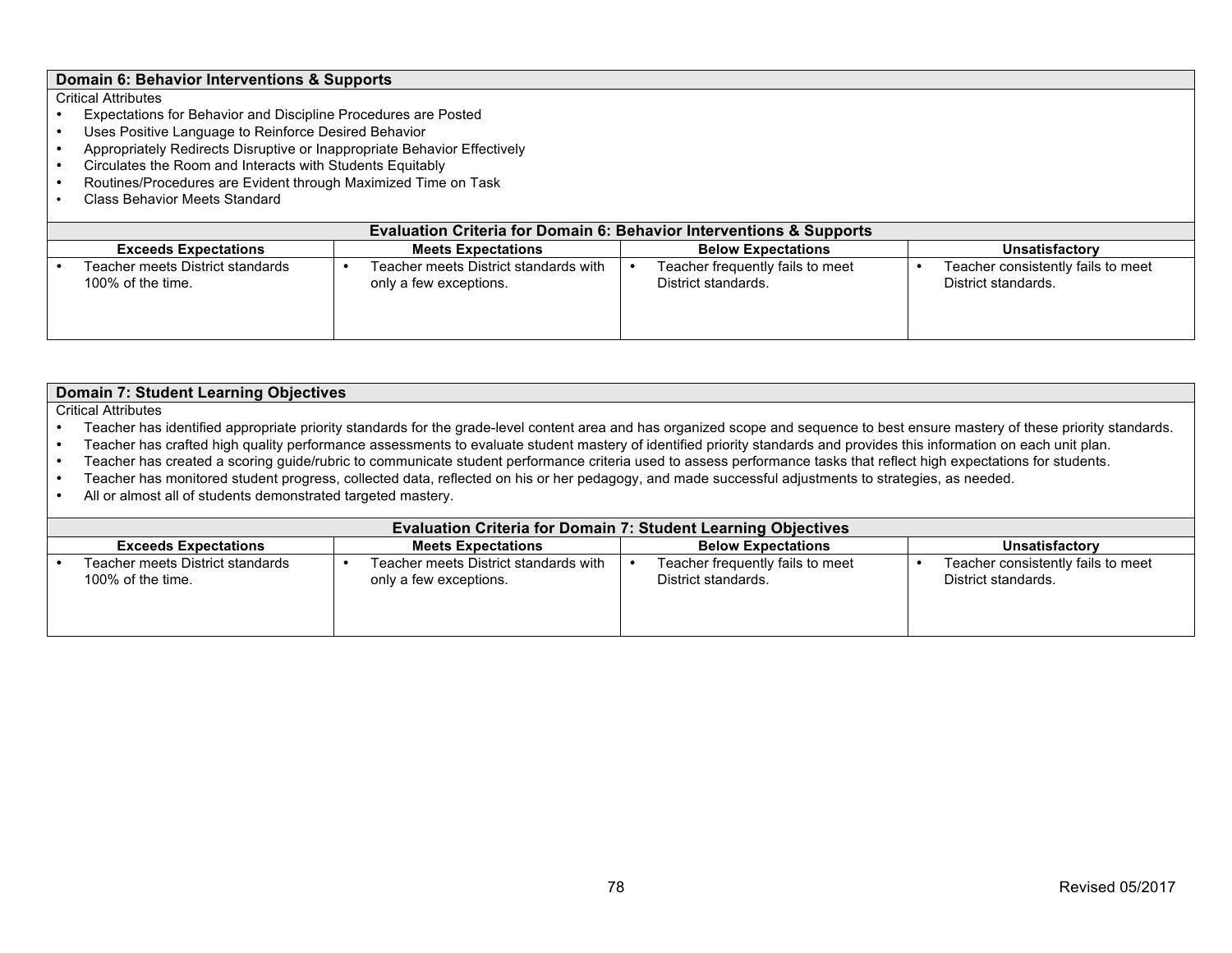*Indicator 8.1 – Professional Development*

#### Critical Attributes

- Participation in Professional Development Goals and Activities that are Aligned to Campus and/or District Goals<br>• Seeking Out Activities to Enhance Content Knowledge and Pedagogical Skills
- Seeking Out Activities to Enhance Content Knowledge and Pedagogical Skills
- Engaging in Professional Dialogue About Practice, Including Feedback
- Contributing to the Profession

#### **Evaluation Criteria for Domain 8: Professional Practices & Responsibilities Indicator 8.1 – Professional Development**

| <b>Exceeds Expectations</b>                                                                                                                                                                                                                                                                                       | <b>Meets Expectations</b>                                                                                                                                                                                                                                                                                                                                                                                             | <b>Below Expectations</b>                                                                                                                                                                                                                                                                                                                                                                    |                                                                                                                                                                                                                                                                                                                                             |  |
|-------------------------------------------------------------------------------------------------------------------------------------------------------------------------------------------------------------------------------------------------------------------------------------------------------------------|-----------------------------------------------------------------------------------------------------------------------------------------------------------------------------------------------------------------------------------------------------------------------------------------------------------------------------------------------------------------------------------------------------------------------|----------------------------------------------------------------------------------------------------------------------------------------------------------------------------------------------------------------------------------------------------------------------------------------------------------------------------------------------------------------------------------------------|---------------------------------------------------------------------------------------------------------------------------------------------------------------------------------------------------------------------------------------------------------------------------------------------------------------------------------------------|--|
| The teacher seeks out opportunities<br>for professional development and<br>makes a systematic effort to conduct<br>action research.<br>The teacher solicits feedback on<br>practice from both supervisors and<br>colleagues.<br>The teacher initiates important<br>activities to contribute to the<br>profession. | The teacher seeks out opportunities<br>for professional development to<br>enhance content knowledge and<br>pedagogical skill.<br>The teacher actively engages with<br>colleagues and supervisors in<br>professional conversation about<br>practice, including feedback about<br>practice.<br>The teacher participates actively in<br>assisting other educators and looks for<br>ways to contribute to the profession. | The teacher participates to a limited<br>extent in professional activities when<br>they are convenient.<br>The teacher engages in a limited way<br>with colleagues and supervisors in<br>professional conversation about<br>practice, including some feedback on<br>teaching performance.<br>The teacher finds limited ways to<br>assist other teachers and contribute to<br>the profession. | The teacher engages in no<br>professional development activities to<br>enhance knowledge or skill.<br>The teacher resists feedback on<br>teaching performance from either<br>supervisors or more experienced<br>colleagues.<br>The teacher makes no effort to share<br>knowledge with others or to assume<br>professional responsibilities. |  |

| Domain 8: Professional Practices & Responsibilities<br>Indicator 8.2 – Communicating with Families        |  |                                                                                        |  |                                                                            |  |                                                                               |  |
|-----------------------------------------------------------------------------------------------------------|--|----------------------------------------------------------------------------------------|--|----------------------------------------------------------------------------|--|-------------------------------------------------------------------------------|--|
| <b>Critical Attributes</b><br>Frequent and Appropriate Communication with Families About Student Progress |  |                                                                                        |  |                                                                            |  |                                                                               |  |
| Professionalism and Sensitivity                                                                           |  |                                                                                        |  |                                                                            |  |                                                                               |  |
| Reaching Out to Engage Families in the Instructional Program                                              |  |                                                                                        |  |                                                                            |  |                                                                               |  |
|                                                                                                           |  | <b>Evaluation Criteria for Domain 8: Professional Practices &amp; Responsibilities</b> |  |                                                                            |  |                                                                               |  |
|                                                                                                           |  | <b>Indicator 8.2 - Communicating with Families</b>                                     |  |                                                                            |  |                                                                               |  |
| <b>Exceeds Expectations</b>                                                                               |  | <b>Meets Expectations</b>                                                              |  | <b>Below Expectations</b>                                                  |  | Unsatisfactory                                                                |  |
| The teacher communicates frequently                                                                       |  | The teacher provides frequent and                                                      |  | The teacher makes sporadic attempts                                        |  | The teacher provides little information                                       |  |
| with families in a culturally sensitive                                                                   |  | appropriate information to families                                                    |  | to communicate with families about the                                     |  | about the instructional program to                                            |  |
| manner, with students contributing to<br>the communication.                                               |  | about the instructional program and<br>conveys information about individual            |  | instructional program and about the<br>progress of individual students but |  | families; the teacher's communication<br>about students' progress is minimal. |  |
| The teacher responds to family                                                                            |  | student progress in a sensitive                                                        |  | does not attempt to engage families in                                     |  | The teacher does not respond, or                                              |  |
| concerns with professionalism and                                                                         |  | manner.                                                                                |  | the instructional program.                                                 |  | responds insensitively, to parental                                           |  |
| sensitivity.                                                                                              |  | The teacher makes some attempts to                                                     |  | The communication that does take                                           |  | concerns.                                                                     |  |
| The teacher's efforts to engage                                                                           |  | engage families in the instructional                                                   |  | place may not be sensitive to those                                        |  |                                                                               |  |
| families in the instructional program                                                                     |  | program.                                                                               |  | families.                                                                  |  |                                                                               |  |
| are frequent and successful.                                                                              |  |                                                                                        |  |                                                                            |  |                                                                               |  |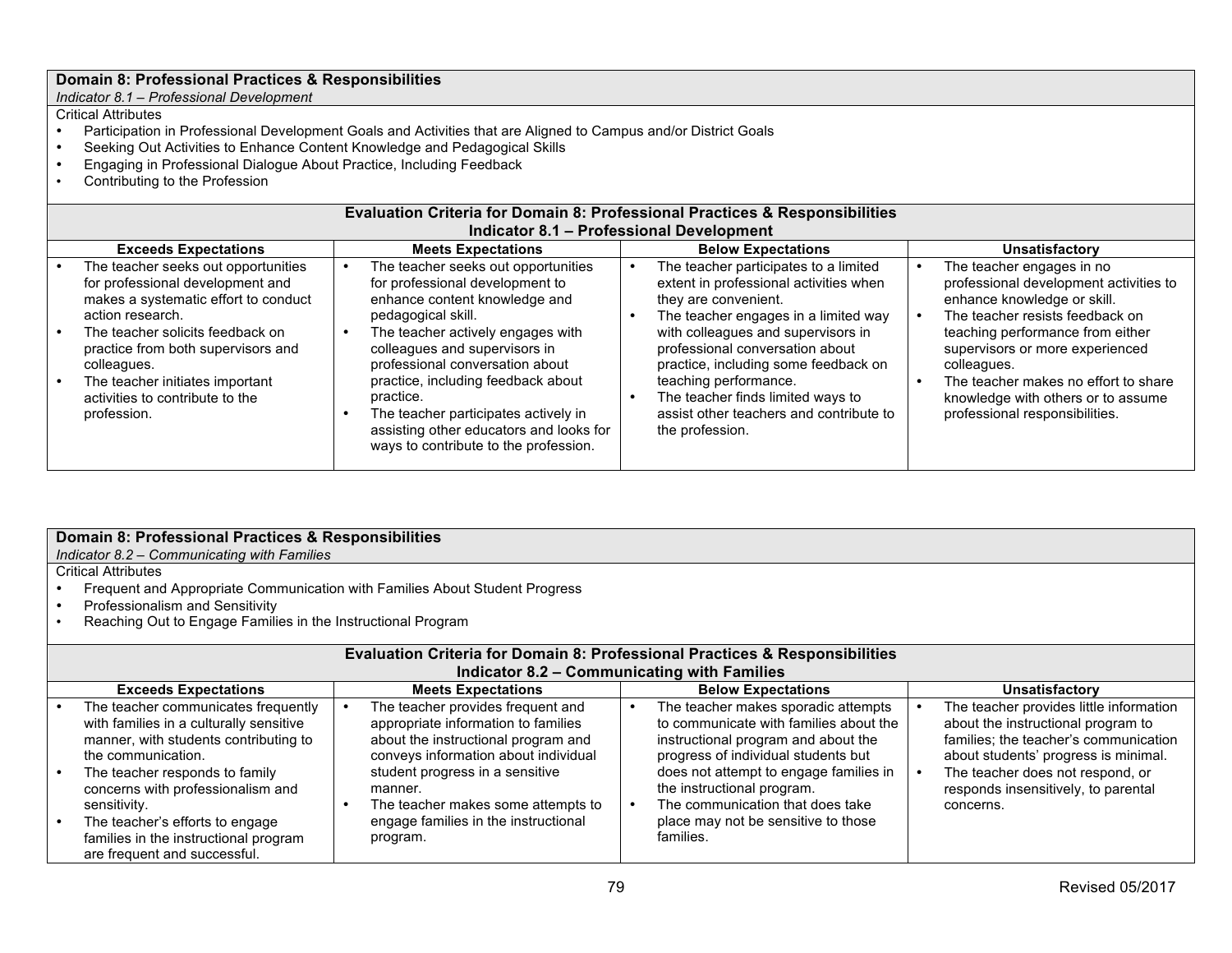*Indicator 8.3 – Participating in the Professional Community*

- Supportive and Cooperative Relationship with Colleagues
- Active Participation in the Culture of Professional Inquiry
- Participation in School and/or District Projects

| <b>Evaluation Criteria for Domain 8: Professional Practices &amp; Responsibilities</b><br>Indicator 8.3 – Participating in the Professional Community                                                                                                                                                                                                                                                                                                                                                      |  |                                                                                                                                                                                                                                                                                                                                 |                           |                                                                                                                                                                                                                                                                                                                                                    |  |                                                                                                                                                                                                                                                                                                                 |  |  |  |
|------------------------------------------------------------------------------------------------------------------------------------------------------------------------------------------------------------------------------------------------------------------------------------------------------------------------------------------------------------------------------------------------------------------------------------------------------------------------------------------------------------|--|---------------------------------------------------------------------------------------------------------------------------------------------------------------------------------------------------------------------------------------------------------------------------------------------------------------------------------|---------------------------|----------------------------------------------------------------------------------------------------------------------------------------------------------------------------------------------------------------------------------------------------------------------------------------------------------------------------------------------------|--|-----------------------------------------------------------------------------------------------------------------------------------------------------------------------------------------------------------------------------------------------------------------------------------------------------------------|--|--|--|
| <b>Exceeds Expectations</b>                                                                                                                                                                                                                                                                                                                                                                                                                                                                                |  | <b>Meets Expectations</b>                                                                                                                                                                                                                                                                                                       | <b>Below Expectations</b> |                                                                                                                                                                                                                                                                                                                                                    |  | <b>Unsatisfactory</b>                                                                                                                                                                                                                                                                                           |  |  |  |
| The teacher's relationships with<br>colleagues are characterized by<br>mutual support and cooperation, with<br>the teacher taking initiative in<br>assuming leadership among the<br>faculty.<br>The teacher takes a leadership role in<br>promoting a culture of professional<br>inguiry.<br>The teacher volunteers to participate<br>in school events and District projects,<br>making a substantial contribution and<br>assuming a leadership role in at least<br>one aspect of school or District life. |  | The teacher's relationships with<br>colleagues are characterized by<br>mutual support and cooperation.<br>The teacher actively participates in a<br>culture of professional inquiry.<br>The teacher volunteers to participate<br>in school events and in school and<br>District projects, making a substantial<br>contribution. |                           | The teacher maintains cordial<br>relationships with colleagues to fulfill<br>duties that the school or District<br>requires.<br>The teacher participates in the<br>school's culture of professional inquiry<br>when invited to do so.<br>The teacher participates in school<br>events and school and District projects<br>when specifically asked. |  | The teacher's relationships with<br>colleagues are negative or self-<br>serving.<br>The teacher avoids participation in a<br>professional culture of inquiry,<br>resisting opportunities to become<br>involved.<br>The teacher avoids becoming involved<br>in school events or school and District<br>projects. |  |  |  |

|                                                                    | Domain 8: Professional Practices & Responsibilities                 |                                                                                        |                                       |  |  |  |  |  |
|--------------------------------------------------------------------|---------------------------------------------------------------------|----------------------------------------------------------------------------------------|---------------------------------------|--|--|--|--|--|
| Indicator 8.4 - Use of Data for Improvement of Student Performance |                                                                     |                                                                                        |                                       |  |  |  |  |  |
| Critical Attributes                                                |                                                                     |                                                                                        |                                       |  |  |  |  |  |
| Data Informed Instruction and Differentiation                      |                                                                     |                                                                                        |                                       |  |  |  |  |  |
| <b>Tracking Student Progress</b>                                   |                                                                     |                                                                                        |                                       |  |  |  |  |  |
|                                                                    |                                                                     |                                                                                        |                                       |  |  |  |  |  |
|                                                                    |                                                                     | <b>Evaluation Criteria for Domain 8: Professional Practices &amp; Responsibilities</b> |                                       |  |  |  |  |  |
|                                                                    |                                                                     | Indicator 8.4 – Use of Data for Improvement of Student Performance                     |                                       |  |  |  |  |  |
| <b>Exceeds Expectations</b>                                        | <b>Meets Expectations</b>                                           | <b>Below Expectations</b>                                                              | <b>Unsatisfactory</b>                 |  |  |  |  |  |
| The teacher's instruction is planned                               | The teacher ensures that data is used                               | Data is occasionally used to track                                                     | There is no evidence of the teacher   |  |  |  |  |  |
| and differentiated based on student                                | to track student progress and make                                  | student progress.                                                                      | using data to track student progress. |  |  |  |  |  |
| data.                                                              | instructional decisions.<br>Data is not consistently used to inform |                                                                                        |                                       |  |  |  |  |  |
| instructional decisions or to provide                              |                                                                     |                                                                                        |                                       |  |  |  |  |  |
|                                                                    |                                                                     | differentiation.                                                                       |                                       |  |  |  |  |  |
|                                                                    |                                                                     |                                                                                        |                                       |  |  |  |  |  |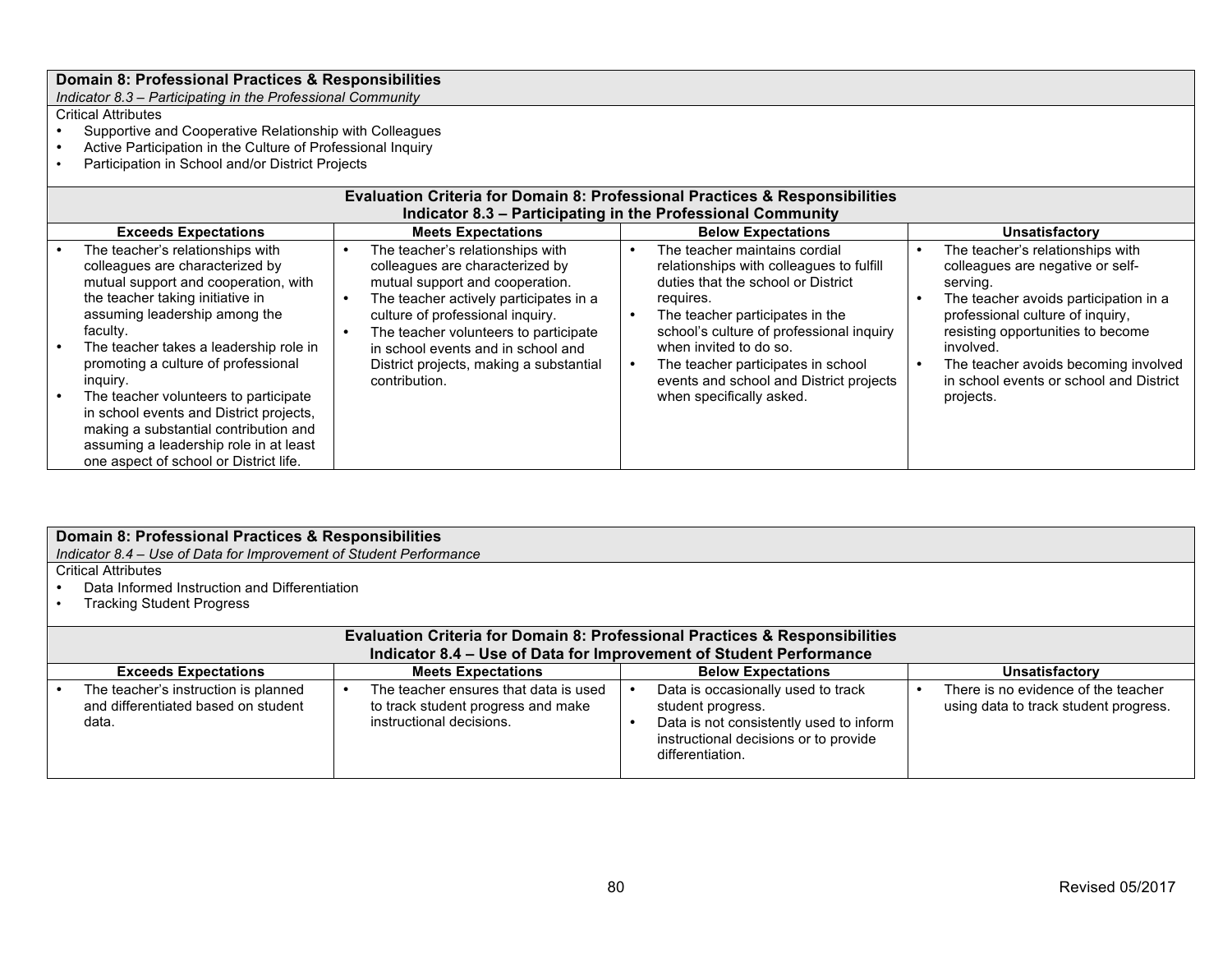*Indicator 8.5 – Maintaining Accurate Records*

#### Critical Attributes

- Effective System for Maintaining Instructional and Non-Instructional Records
- Records to Document and Track Student Completion of Assignments and Student Progress in Learning

|                                                                                                                                                                                                                                                                                                                                                                                                                                                                                                                                                                                                                                | <b>Evaluation Criteria for Domain 8: Professional Practices &amp; Responsibilities</b> |  |                           |  |                                                                                                                                                                                                                                                                                                                                                                   |  |                                                                                                                                                                                                                                                                |  |  |  |
|--------------------------------------------------------------------------------------------------------------------------------------------------------------------------------------------------------------------------------------------------------------------------------------------------------------------------------------------------------------------------------------------------------------------------------------------------------------------------------------------------------------------------------------------------------------------------------------------------------------------------------|----------------------------------------------------------------------------------------|--|---------------------------|--|-------------------------------------------------------------------------------------------------------------------------------------------------------------------------------------------------------------------------------------------------------------------------------------------------------------------------------------------------------------------|--|----------------------------------------------------------------------------------------------------------------------------------------------------------------------------------------------------------------------------------------------------------------|--|--|--|
|                                                                                                                                                                                                                                                                                                                                                                                                                                                                                                                                                                                                                                | <b>Indicator 8.5 - Maintaining Accurate Records</b>                                    |  |                           |  |                                                                                                                                                                                                                                                                                                                                                                   |  |                                                                                                                                                                                                                                                                |  |  |  |
|                                                                                                                                                                                                                                                                                                                                                                                                                                                                                                                                                                                                                                | <b>Exceeds Expectations</b>                                                            |  | <b>Meets Expectations</b> |  | <b>Below Expectations</b>                                                                                                                                                                                                                                                                                                                                         |  | <b>Unsatisfactory</b>                                                                                                                                                                                                                                          |  |  |  |
| The teacher's system for maintaining<br>The teacher's system for maintaining<br>information on student completion of<br>information on student completion of<br>assignments, student progress in<br>assignments, student progress in<br>learning, and non-instructional records<br>learning, and non-instructional records<br>is fully effective.<br>is fully effective.<br>The teacher works with peers to<br>provide information regarding student<br>progress in special programs.<br>The teacher works with colleagues<br>and/or supervisors to develop ways to<br>effectively maintain and/or<br>communicate information. |                                                                                        |  |                           |  | The teacher's system for maintaining<br>information on student completion of<br>assignments and student progress in<br>learning is rudimentary and only<br>partially effective.<br>The teacher's records are not well-<br>maintained and, unless given frequent<br>oversight by the supervisor, are prone<br>to errors or are not updated in a timely<br>fashion. |  | The teacher's system for maintaining<br>information on student completion of<br>assignments and student progress in<br>learning is nonexistent or in disarray.<br>The teacher's records are not well-<br>maintained, the result being errors and<br>confusion. |  |  |  |
|                                                                                                                                                                                                                                                                                                                                                                                                                                                                                                                                                                                                                                |                                                                                        |  |                           |  |                                                                                                                                                                                                                                                                                                                                                                   |  |                                                                                                                                                                                                                                                                |  |  |  |
|                                                                                                                                                                                                                                                                                                                                                                                                                                                                                                                                                                                                                                | Domain 8: Professional Practices & Responsibilities                                    |  |                           |  |                                                                                                                                                                                                                                                                                                                                                                   |  |                                                                                                                                                                                                                                                                |  |  |  |

*Indicator 8.6 – Campus Procedures and Requirements*

- Critical Attributes
- Follows Directives and Guidelines<br>• Timely Completion of Assigned Ac
- Timely Completion of Assigned Activities<br>• Punctuality
- **Punctuality**

#### **Evaluation Criteria for Domain 8: Professional Practices & Responsibilities Indicator 8.6 – Campus Procedures and Requirements**

| <b>Exceeds Expectations</b> |                                          | <b>Meets Expectations</b> |                                           | <b>Below Expectations</b> |                                          |  | <b>Unsatisfactory</b>                    |  |  |  |  |
|-----------------------------|------------------------------------------|---------------------------|-------------------------------------------|---------------------------|------------------------------------------|--|------------------------------------------|--|--|--|--|
|                             | The teacher meets directives and         |                           | The teacher follows directives and        |                           | The teacher intermittently follows       |  | The teacher does not follow directives   |  |  |  |  |
|                             | quidelines.                              |                           | guidelines and rarely needs reminders     |                           | directives and guidelines and needs      |  | or guidelines and requires frequent      |  |  |  |  |
|                             | Procedures are completed in a timely     |                           | regarding procedures.                     |                           | reminders regarding procedures.          |  | reminders regarding procedures.          |  |  |  |  |
|                             | manner without prompting.                |                           | The teacher is on time for arrival, duty, |                           | The teacher is intermittently late for   |  | The teacher is frequently late for       |  |  |  |  |
|                             | The teacher is consistently on time for  |                           | and/or required meetings with only a      |                           | arrival, duty, and/or required meetings. |  | arrival, duty, and/or required meetings. |  |  |  |  |
|                             | arrival, duty, and/or required meetings. |                           | few exceptions.                           |                           |                                          |  |                                          |  |  |  |  |

#### **Domain 8: Professional Practices & Responsibilities**

*Indicator 8.7 – Professional Appearance*

Critical Attributes

• Adherence to District and Campus Standards for Professional Dress

#### **Evaluation Criteria for Domain 8: Professional Practices & Responsibilities Indicator 8.7 – Professional Appearance**

#### **Exceeds Expectations Meets Expectations Below Expectations Unsatisfactory** • Teacher meets District and campus standards for professional dress 100% of the time. • Teacher meets District and campus standards for professional dress with only a few exceptions. • Teacher frequently fails to meet District and/or campus standards for professional dress. • Teacher consistently fails to meet District and/or campus standards for professional dress.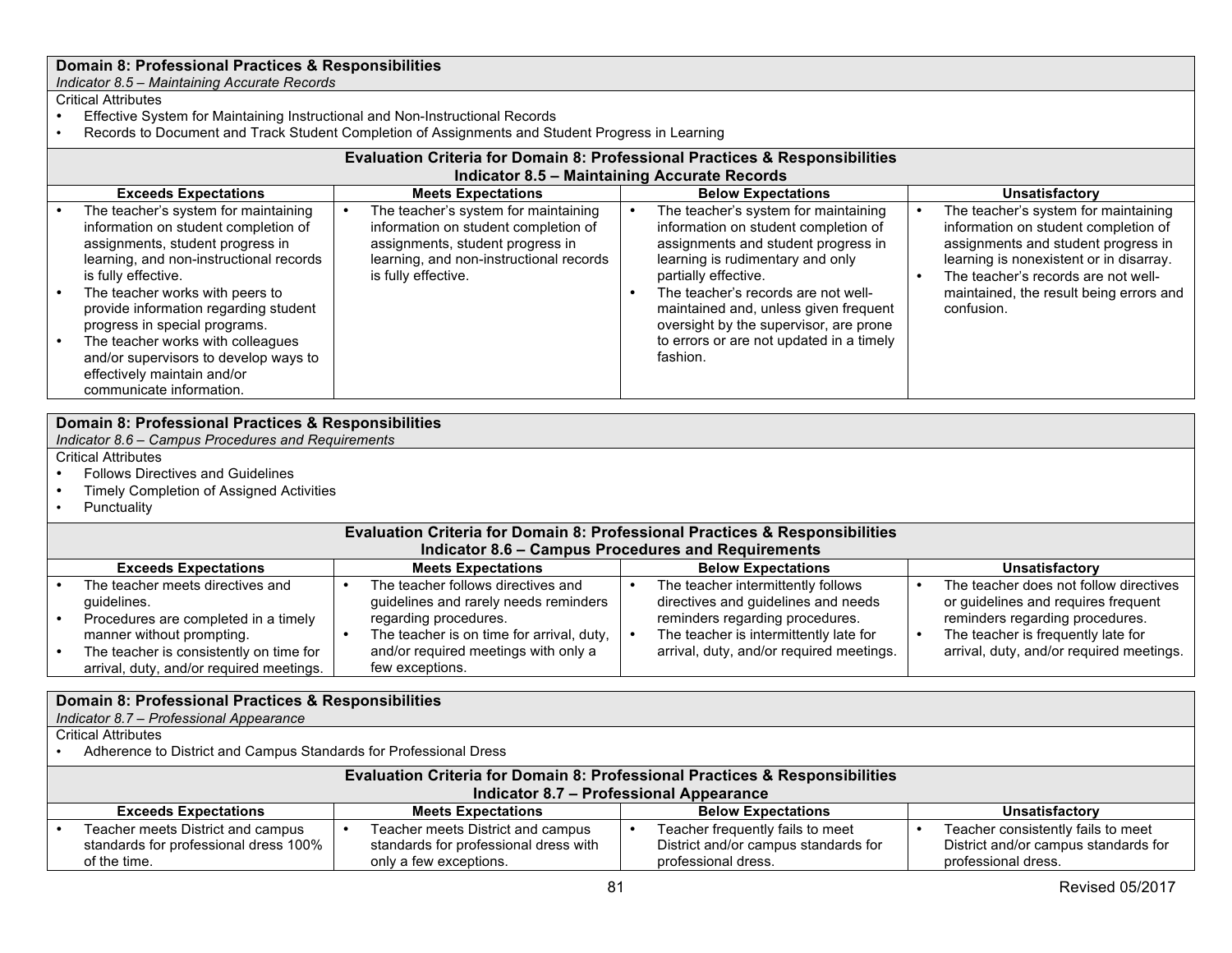# **APPENDIX B**

# **Lago Vista NexGen Teacher Appraisal System Framework for Functional Academics Teachers**

|           | <b>Domain 1: Student-Directed Learning Activities</b>                |           |                                                                               |           |                                         |  |                                            |  |  |  |
|-----------|----------------------------------------------------------------------|-----------|-------------------------------------------------------------------------------|-----------|-----------------------------------------|--|--------------------------------------------|--|--|--|
|           | <b>Critical Attributes</b>                                           |           |                                                                               |           |                                         |  |                                            |  |  |  |
|           | <b>Student-Directed Learning Activities</b>                          |           |                                                                               |           |                                         |  |                                            |  |  |  |
|           | Accommodations/Modifications Support Independent Practice            |           |                                                                               |           |                                         |  |                                            |  |  |  |
|           | High-Level Activities Aligned to IEP Goals                           |           |                                                                               |           |                                         |  |                                            |  |  |  |
|           | Differentiation                                                      |           |                                                                               |           |                                         |  |                                            |  |  |  |
| $\bullet$ | Hierarchy of Cueing and Prompting                                    |           |                                                                               |           |                                         |  |                                            |  |  |  |
| $\bullet$ | Opportunities for Reflection                                         |           |                                                                               |           |                                         |  |                                            |  |  |  |
| $\bullet$ | Assessing Application of Skills with Assessments Driven by IEP Goals |           |                                                                               |           |                                         |  |                                            |  |  |  |
|           |                                                                      |           | <b>Evaluation Criteria for Domain 1: Student-Directed Learning Activities</b> |           |                                         |  |                                            |  |  |  |
|           | <b>Exceeds Expectations</b>                                          |           | <b>Meets Expectations</b>                                                     |           | <b>Below Expectations</b>               |  | <b>Unsatisfactory</b>                      |  |  |  |
|           | Learning activities are almost entirely                              | $\bullet$ | Learning activities are frequently                                            | $\bullet$ | Learning activities are mostly teacher- |  | Learning activities are almost entirely    |  |  |  |
|           | student-directed with accommodations                                 |           | student-directed with accommodations                                          |           | directed, with infrequent use of        |  | teacher-directed, with little or no use of |  |  |  |
|           | and modifications to support                                         |           | and modifications to support                                                  |           | accommodations and modifications to     |  | accommodations and/or modifications        |  |  |  |
|           | independent practice.                                                |           | independent practice.                                                         |           | support independent practice.           |  | to support independent practice.           |  |  |  |
|           | Every fifteen minutes or less, the                                   | $\bullet$ | The teacher utilizes a hierarchy of                                           | $\bullet$ | Lectures rarely, if ever, incorporate   |  | Lectures do not include cueing and/or      |  |  |  |
|           | teacher utilizes a hierarchy of cueing                               |           | cueing and prompting to ask higher                                            |           | cueing and prompting to ask higher      |  | prompting located within students'         |  |  |  |
|           | and prompting to ask higher order                                    |           | order questions located within                                                |           | order questions located within          |  | zones of proximal development that         |  |  |  |
|           | questions located within students'                                   |           | students' zones of proximal                                                   |           | students' zones of proximal             |  | allow students to talk about their         |  |  |  |
|           | zones of proximal development and                                    |           | development that allow students to talk                                       |           | development and that allow students     |  | learning (Small Group Purposeful           |  |  |  |
|           | allows students to collaborate with                                  |           | about their learning (Small Group                                             |           | to talk about their learning (Small     |  | Talk).                                     |  |  |  |
|           | classmates discuss the learning (Small                               |           | Purposeful Talk).                                                             |           | Group Purposeful Talk).                 |  | Learning activities are poorly aligned     |  |  |  |
|           | Group Purposeful Talk).                                              | $\bullet$ | Most of the learning activities are                                           | $\bullet$ | Some of the learning activities and     |  | with the instructional outcomes and        |  |  |  |
| $\bullet$ | Learning activities are aligned to                                   |           | aligned with the instructional outcomes                                       |           | materials are aligned with the          |  | are not designed to engage students        |  |  |  |
|           | instructional goals and are designed to                              |           | and represent significant cognitive                                           |           | instructional outcomes and represent    |  | in active intellectual activity through    |  |  |  |
|           | engage students in high-level cognitive                              |           | challenge, with individualized                                                |           | moderate cognitive challenge, but with  |  | individualized instruction/assessment      |  |  |  |
|           | activity. These are appropriately                                    |           | instruction/assessment aligned to                                             |           | little or no individualized             |  | aligned to students' IEPs.                 |  |  |  |
|           | differentiated using individualized                                  |           | students' IEPs.                                                               |           | instruction/assessment aligned to       |  | Lessons do not include opportunities       |  |  |  |
|           | instruction/assessment aligned to my                                 | $\bullet$ | The teacher regularly provides                                                |           | students' IEPs.                         |  | for students to reflect on learning        |  |  |  |
|           | students' IEPs.                                                      |           | opportunities for reflection on learning                                      | $\bullet$ | Lessons rarely include opportunities    |  | objectives.                                |  |  |  |
| $\bullet$ | The teacher incorporates opportunities                               |           | objectives that asks students to think                                        |           | for students to reflect on learning     |  | Instructional outcomes are rarely, if      |  |  |  |
|           | to reflect on learning objectives into                               |           | at higher levels.                                                             |           | objectives.                             |  | ever, assessed by the use of               |  |  |  |
|           | lessons on a daily basis and requires                                | $\bullet$ | Instructional outcomes are often                                              | $\bullet$ | Instructional outcomes are              |  | assessments designed to evaluate the       |  |  |  |
|           | students to think at higher levels.                                  |           | assessed using assessments                                                    |           | occasionally assessed by the use of     |  | students' application of skills.           |  |  |  |
| $\bullet$ | Instructional outcomes are assessed                                  |           | designed to evaluate the students'                                            |           | assessments designed to evaluate the    |  | Assessments lack criteria by which         |  |  |  |
|           | using assessments designed to                                        |           | application of skills.                                                        |           | students' application of skills.        |  | student performance will be assessed.      |  |  |  |
|           | evaluate the students' application of                                | $\bullet$ | Assessment criteria and standards are                                         | $\bullet$ | Assessment criteria and standards       |  | The teacher has no plan to incorporate     |  |  |  |
|           | skills, with clear criteria for assessing                            |           | clear.                                                                        |           | have been developed, but they are not   |  | individualized assessments driven by       |  |  |  |
|           | student work.                                                        |           | The teacher has a well-developed                                              |           | always clear.                           |  | IEP goals.                                 |  |  |  |
| $\bullet$ | The approach to using individualized                                 |           | strategy for using individualized                                             |           | The teacher's approach to using         |  |                                            |  |  |  |
|           | assessments driven by IEP goals is                                   |           | assessments driven by IEP goals.                                              |           | individualized assessments driven by    |  |                                            |  |  |  |
|           | well-designed and includes student                                   |           |                                                                               |           | IEP goals is rudimentary.               |  |                                            |  |  |  |
|           | use, as well as teacher use, of the                                  |           |                                                                               |           |                                         |  |                                            |  |  |  |
|           | assessment information.                                              |           |                                                                               |           |                                         |  |                                            |  |  |  |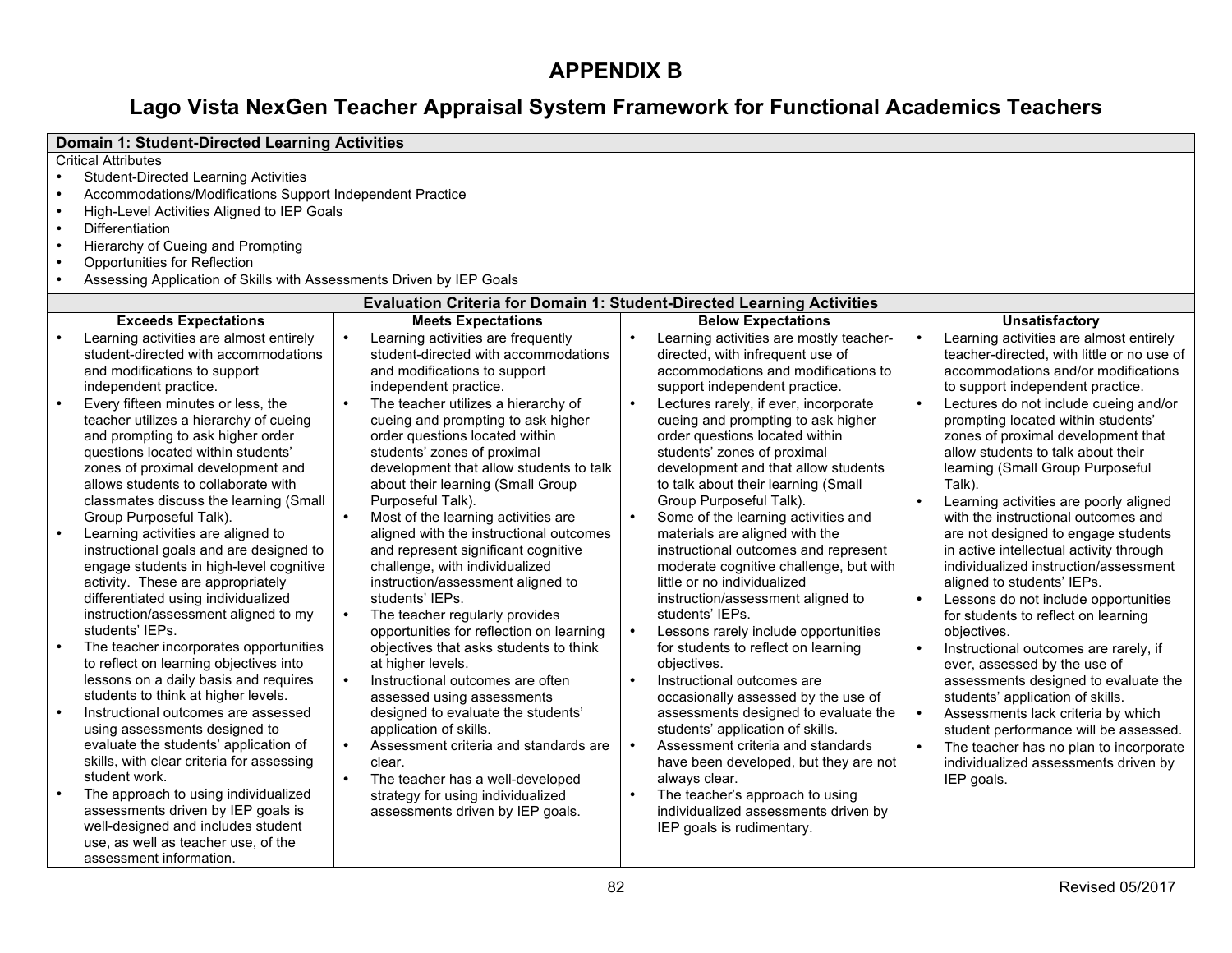### **Domain 2: Teacher Instructional Practices**

# Critical Attributes<br>• Lesson Frame

- Lesson Frame<br>• Providing Reco<br>• Reinforcing Effo
- Providing Recognition
- Reinforcing Effort

| <b>Evaluation Criteria for Domain 2: Teacher Instructional Practices</b>                                                                                                                                                                                                                                                                                                                                                                                                                                                                                                      |                        |                                                                                                                                                                                                                                                                                                                                                                                                                                                                                                                                                            |                           |                                                                                                                                                                                                                                                                                                                                                                                                                                                                                                                                                                                           |  |                                                                                                                                                                                                                                                                                                                                                                                                                                                                                                                   |  |  |  |
|-------------------------------------------------------------------------------------------------------------------------------------------------------------------------------------------------------------------------------------------------------------------------------------------------------------------------------------------------------------------------------------------------------------------------------------------------------------------------------------------------------------------------------------------------------------------------------|------------------------|------------------------------------------------------------------------------------------------------------------------------------------------------------------------------------------------------------------------------------------------------------------------------------------------------------------------------------------------------------------------------------------------------------------------------------------------------------------------------------------------------------------------------------------------------------|---------------------------|-------------------------------------------------------------------------------------------------------------------------------------------------------------------------------------------------------------------------------------------------------------------------------------------------------------------------------------------------------------------------------------------------------------------------------------------------------------------------------------------------------------------------------------------------------------------------------------------|--|-------------------------------------------------------------------------------------------------------------------------------------------------------------------------------------------------------------------------------------------------------------------------------------------------------------------------------------------------------------------------------------------------------------------------------------------------------------------------------------------------------------------|--|--|--|
| <b>Exceeds Expectations</b>                                                                                                                                                                                                                                                                                                                                                                                                                                                                                                                                                   |                        | <b>Meets Expectations</b>                                                                                                                                                                                                                                                                                                                                                                                                                                                                                                                                  | <b>Below Expectations</b> |                                                                                                                                                                                                                                                                                                                                                                                                                                                                                                                                                                                           |  | <b>Unsatisfactory</b>                                                                                                                                                                                                                                                                                                                                                                                                                                                                                             |  |  |  |
| The teacher frames lessons by<br>ensuring that he/she is explicit about<br>learning goals and their relevance.                                                                                                                                                                                                                                                                                                                                                                                                                                                                | $\bullet$              | The teacher frames lessons by<br>ensuring that he/she is explicit about<br>learning goals and their relevance.                                                                                                                                                                                                                                                                                                                                                                                                                                             |                           | The teacher occasionally, but does not<br>consistently, frame lessons by<br>ensuring that he/she is explicit about                                                                                                                                                                                                                                                                                                                                                                                                                                                                        |  | The teacher does not effectively frame<br>lessons by ensuring that he/she is<br>explicit about learning goals and their                                                                                                                                                                                                                                                                                                                                                                                           |  |  |  |
| These lesson frames are referred to<br>frequently throughout the lesson so<br>that students are clear on what they<br>will be learning and how they will show<br>what they learned.<br>Positive language is used frequently<br>during instruction.<br>The teacher frequently ensures that<br>student effort is positively reinforced<br>and achievement is recognized.<br>Classroom interactions, with and<br>among students, are highly respectful,<br>reflecting genuine warmth, caring, and<br>sensitivity to students as individuals.<br>The net result is an environment | $\bullet$<br>$\bullet$ | Positive language is consistently used<br>during instruction.<br>The teacher regularly ensures that<br>student effort is positively reinforced<br>and achievement is recognized.<br>Teacher-student interactions are<br>friendly and demonstrate general<br>caring and respect.<br>Such interactions are appropriate to<br>the ages, cultures, and developmental<br>levels of the students.<br>The net result of interactions is polite,<br>respectful, and business-like, though<br>students may be somewhat cautious<br>about taking intellectual risks. |                           | learning goals and their relevance.<br>Positive language is rarely used during<br>instruction.<br>The teacher occasionally ensures that<br>student effort is positively reinforced<br>and achievement is recognized.<br>Patterns of classroom interactions.<br>with and among students, are<br>generally appropriate, but may reflect<br>occasional inconsistencies, favoritism,<br>and disregard for students' ages,<br>cultures, and developmental levels.<br>The net result of the interactions is<br>neutral, conveying neither warmth nor<br>conflict, discouraging many students to |  | relevance.<br>The teacher does not use positive<br>language during instruction.<br>The teacher rarely ensures that<br>student effort is positively reinforced<br>and achievement is recognized.<br>Patterns of classroom interactions.<br>with and among students, are mostly<br>negative, inappropriate, or insensitive<br>to students' ages, cultural<br>backgrounds, and developmental<br>levels.<br>The net result of the interactions is<br>negative and discourages students to<br>take intellectual risks. |  |  |  |
| where all students feel valued and are<br>comfortable taking intellectual risks.                                                                                                                                                                                                                                                                                                                                                                                                                                                                                              |                        |                                                                                                                                                                                                                                                                                                                                                                                                                                                                                                                                                            |                           | take intellectual risks.                                                                                                                                                                                                                                                                                                                                                                                                                                                                                                                                                                  |  |                                                                                                                                                                                                                                                                                                                                                                                                                                                                                                                   |  |  |  |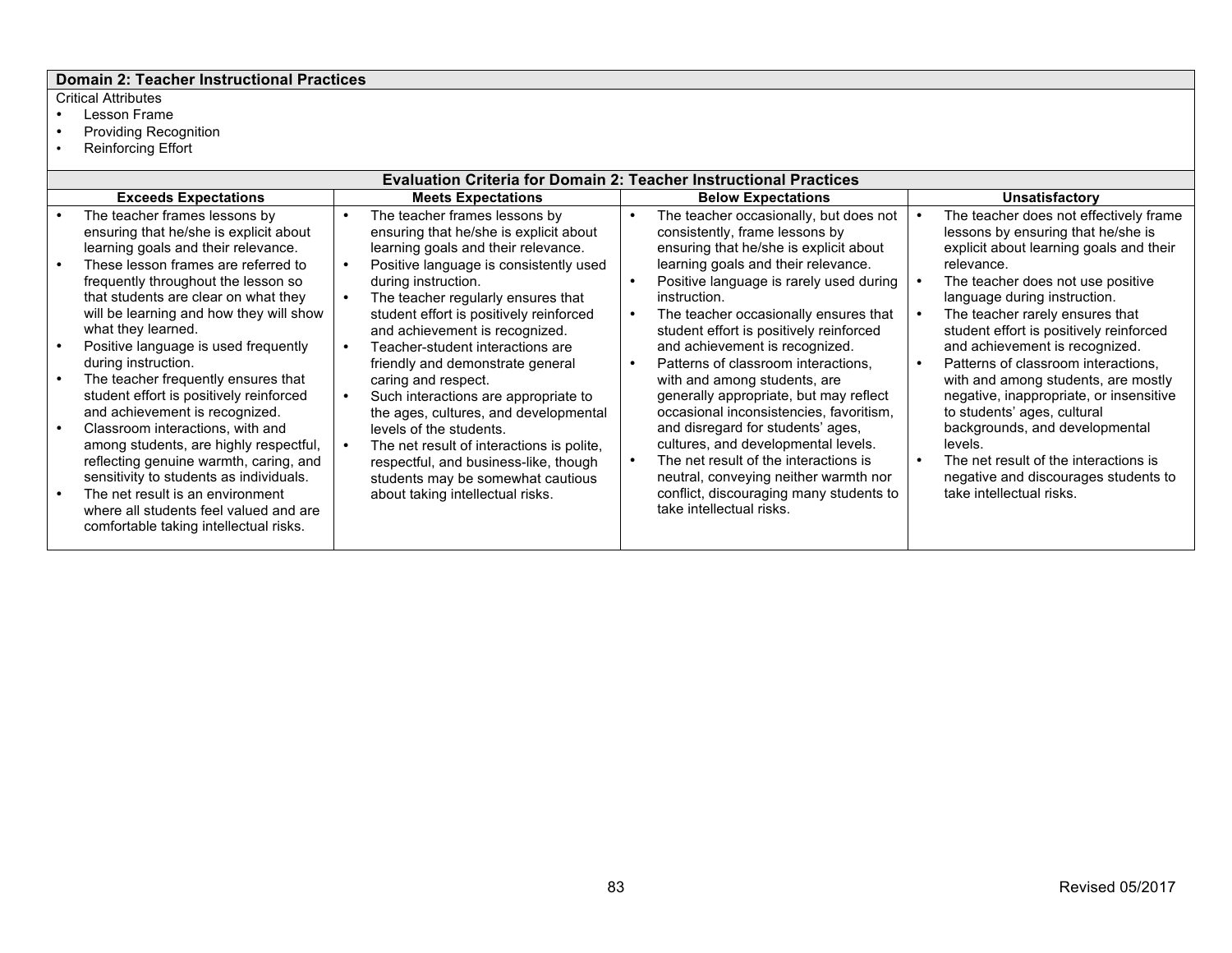# **Domain 3: Higher Order Thinking**

- Pre-Planned Questions to Elicit a Higher Level of Response
- Explicit Questioning
- Social and Emotional Learning Objectives
- Reflection on Learning Real World Connections to the Learning

| <b>Evaluation Criteria for Domain 3: Higher Order Thinking</b>                                                                                                                                                                                                                                                                                                                                                                                                                                                                                                                                                                                                                                                 |                                                                                                                                                                                                                                                                                                                                                                                                                                                                                                                                                                                                                                                                            |                                                                                                                                                                                                                                                                                                                                                                                                                                                                                                                                                                                                                                                                                                                                                                       |                                                                                                                                                                                                                                                                                                                                                                                                                                                                                                                                                                                                                                                         |  |  |  |  |  |  |  |
|----------------------------------------------------------------------------------------------------------------------------------------------------------------------------------------------------------------------------------------------------------------------------------------------------------------------------------------------------------------------------------------------------------------------------------------------------------------------------------------------------------------------------------------------------------------------------------------------------------------------------------------------------------------------------------------------------------------|----------------------------------------------------------------------------------------------------------------------------------------------------------------------------------------------------------------------------------------------------------------------------------------------------------------------------------------------------------------------------------------------------------------------------------------------------------------------------------------------------------------------------------------------------------------------------------------------------------------------------------------------------------------------------|-----------------------------------------------------------------------------------------------------------------------------------------------------------------------------------------------------------------------------------------------------------------------------------------------------------------------------------------------------------------------------------------------------------------------------------------------------------------------------------------------------------------------------------------------------------------------------------------------------------------------------------------------------------------------------------------------------------------------------------------------------------------------|---------------------------------------------------------------------------------------------------------------------------------------------------------------------------------------------------------------------------------------------------------------------------------------------------------------------------------------------------------------------------------------------------------------------------------------------------------------------------------------------------------------------------------------------------------------------------------------------------------------------------------------------------------|--|--|--|--|--|--|--|
| <b>Exceeds Expectations</b>                                                                                                                                                                                                                                                                                                                                                                                                                                                                                                                                                                                                                                                                                    | <b>Meets Expectations</b>                                                                                                                                                                                                                                                                                                                                                                                                                                                                                                                                                                                                                                                  | <b>Below Expectations</b>                                                                                                                                                                                                                                                                                                                                                                                                                                                                                                                                                                                                                                                                                                                                             | <b>Unsatisfactory</b>                                                                                                                                                                                                                                                                                                                                                                                                                                                                                                                                                                                                                                   |  |  |  |  |  |  |  |
| Lessons frequently include<br>opportunities for students to advance<br>to a higher level of response<br>(participation to choice-making,<br>choice-making to generating<br>responses).<br>$\bullet$<br>The teacher uses a variety or series of<br>questions or prompts to challenge<br>students cognitively, advance higher-<br>level thinking, and promote<br>metacognition.<br>On a daily basis, the teacher embeds<br>$\bullet$<br>social and emotional learning<br>objectives and reflection on learning,<br>providing adequate time for students<br>to respond and stepping aside when<br>doing so is appropriate.<br>The teacher frequently promotes<br>$\bullet$<br>higher-level thinking with students | Lessons regularly include<br>opportunities for students to advance<br>to a higher level of response<br>(participation to choice-making,<br>choice-making to generating<br>responses).<br>The teacher poses appropriate<br>questions designed to promote student<br>thinking and understanding.<br>The teacher regularly embeds social<br>and emotional learning objectives and<br>reflection on learning, providing<br>adequate time for students to respond<br>and stepping aside when doing so is<br>appropriate.<br>The teacher frequently promotes<br>higher-level thinking with students<br>through explicit questioning that may<br>include where/how, as opposed to | Lessons seldom include opportunities<br>$\bullet$<br>for students to advance to a higher<br>level of response (participation to<br>choice-making, choice-making to<br>generating responses).<br>Questions lead students through a<br>single path of inquiry, with answers<br>seemingly determined in advance.<br>$\bullet$<br>The teacher does not regularly embed<br>social and emotional learning<br>objectives and/or reflection on<br>learning, or does not provide adequate<br>time for students to respond or step<br>aside when doing so is appropriate.<br>The teacher attempts to engage<br>students in the discussion, but is not<br>often effective in his/her use of explicit<br>questioning, resulting in low levels of<br>engagement or uneven results. | Lessons do not include opportunities<br>for students to advance to a higher<br>level of response (participation to<br>choice-making, choice-making to<br>generating responses).<br>Questions are of low cognitive<br>complexity, are asked in rapid<br>succession, or do not regularly embed<br>social and emotional learning<br>objectives and/or reflection on<br>learning.<br>Interaction with students is<br>predominantly recitation style and the<br>teacher mediates all questions and<br>answers.<br>The teacher accepts all contributions<br>without asking students to explain their<br>reasoning.<br>The teacher is not effective in his/her |  |  |  |  |  |  |  |
| through explicit questioning that may<br>include where/how, as opposed to<br>why, and successfully engages most<br>students in the discussion, employing<br>a range of strategies to ensure that<br>most students are heard.<br>Teacher-centered lecture is broken up<br>into smaller chunks with opportunities<br>for students to apply the learning<br>through collaborative engagement.<br>Students have ongoing opportunities<br>daily to practice skills in real-world<br>settings (school, family and<br>community). These opportunities<br>frequently allow students to work<br>collaboratively.<br>Students are able identify the real-<br>world connections/life relevance to the<br>learning.        | why, and successfully engages most<br>students in the discussion, employing<br>a range of strategies to ensure that<br>most students are heard.<br>Students have several opportunities<br>daily to practice skills in real-world<br>settings (school, family and<br>community). These opportunities<br>regularly allow students to work<br>collaboratively.<br>Students are able identify the real-<br>world connections/life relevance to the<br>learning.                                                                                                                                                                                                                | Instructional strategies are primarily<br>$\bullet$<br>teacher-centered with few<br>opportunities for students to practice<br>skills in real-world settings (school,<br>family and community) or work<br>collaboratively with their peers.<br>Students are rarely able to<br>demonstrate their understanding of the<br>real life significance of the learning.                                                                                                                                                                                                                                                                                                                                                                                                        | use of explicit questioning.<br>Student learning activities are not<br>designed to effectively promote higher-<br>level thinking or lessons do not include<br>observable student work.<br>Instructional activities are teacher-<br>centered and do not include<br>opportunities for students to practice<br>skills in real-world settings (school,<br>family and community) or work<br>collaboratively with their peers.<br>Students are unable to demonstrate<br>their understanding of the real life<br>significance of the learning.                                                                                                                 |  |  |  |  |  |  |  |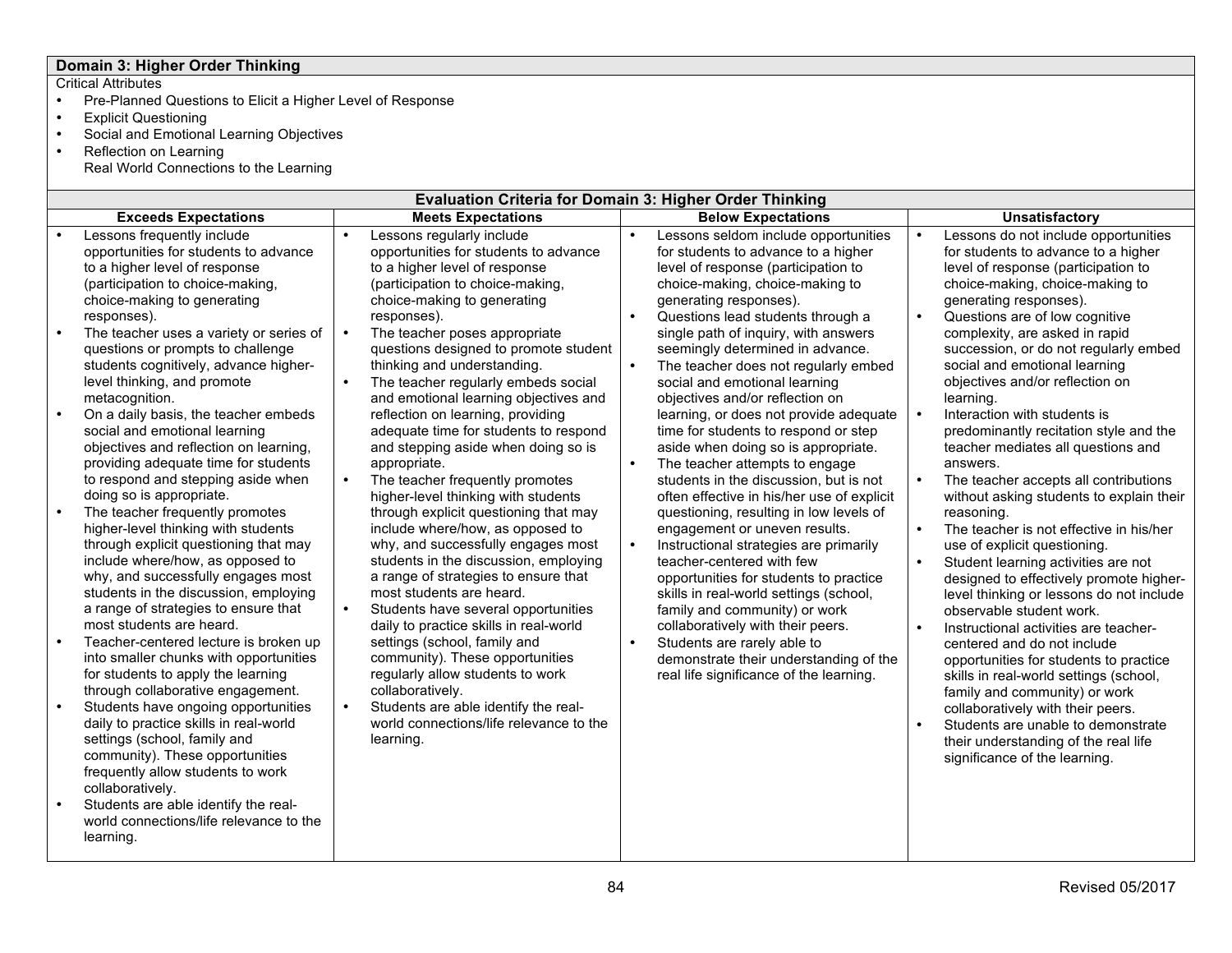| Domain 4: Engaged Learning                                                                                                                                                                                                                                                                                                                                                                                                                                                                                                                                                                                                                                                                                                                                                                                          |                                                                                                                                                                                                                                                                                                                                                                                                                                                                                                                                                                                                                                                                                                                                                                                                              |                                                                                                                                                                                                                                                                                                                                                                                                                                                                                                                                                                                                                                                                                                                       |                                                                                                                                                                                                                                                                                               |
|---------------------------------------------------------------------------------------------------------------------------------------------------------------------------------------------------------------------------------------------------------------------------------------------------------------------------------------------------------------------------------------------------------------------------------------------------------------------------------------------------------------------------------------------------------------------------------------------------------------------------------------------------------------------------------------------------------------------------------------------------------------------------------------------------------------------|--------------------------------------------------------------------------------------------------------------------------------------------------------------------------------------------------------------------------------------------------------------------------------------------------------------------------------------------------------------------------------------------------------------------------------------------------------------------------------------------------------------------------------------------------------------------------------------------------------------------------------------------------------------------------------------------------------------------------------------------------------------------------------------------------------------|-----------------------------------------------------------------------------------------------------------------------------------------------------------------------------------------------------------------------------------------------------------------------------------------------------------------------------------------------------------------------------------------------------------------------------------------------------------------------------------------------------------------------------------------------------------------------------------------------------------------------------------------------------------------------------------------------------------------------|-----------------------------------------------------------------------------------------------------------------------------------------------------------------------------------------------------------------------------------------------------------------------------------------------|
| <b>Critical Attributes</b><br>Student Collaboration and Inquiry<br>Student Enthusiasm, Interest, Thinking, & Problem Solving<br>Learning Tasks Requiring High-Level Student Thinking<br>$\bullet$<br>Students Highly Motivated to Work on All Tasks<br>Students are Persistent with Challenging Tasks<br>$\bullet$<br>Lessons Guided by Individual Student Need                                                                                                                                                                                                                                                                                                                                                                                                                                                     |                                                                                                                                                                                                                                                                                                                                                                                                                                                                                                                                                                                                                                                                                                                                                                                                              |                                                                                                                                                                                                                                                                                                                                                                                                                                                                                                                                                                                                                                                                                                                       |                                                                                                                                                                                                                                                                                               |
|                                                                                                                                                                                                                                                                                                                                                                                                                                                                                                                                                                                                                                                                                                                                                                                                                     |                                                                                                                                                                                                                                                                                                                                                                                                                                                                                                                                                                                                                                                                                                                                                                                                              | <b>Evaluation Criteria for Domain 4: Engaged Learning</b>                                                                                                                                                                                                                                                                                                                                                                                                                                                                                                                                                                                                                                                             |                                                                                                                                                                                                                                                                                               |
| <b>Exceeds Expectations</b>                                                                                                                                                                                                                                                                                                                                                                                                                                                                                                                                                                                                                                                                                                                                                                                         | <b>Meets Expectations</b>                                                                                                                                                                                                                                                                                                                                                                                                                                                                                                                                                                                                                                                                                                                                                                                    | <b>Below Expectations</b>                                                                                                                                                                                                                                                                                                                                                                                                                                                                                                                                                                                                                                                                                             | <b>Unsatisfactory</b>                                                                                                                                                                                                                                                                         |
| Students collaborate to define the<br>task, the process, and/or the solution.<br>Collaboration extends beyond the<br>classroom.<br>Virtually all students are intellectually<br>$\bullet$<br>engaged in challenging content<br>through well-designed learning tasks<br>and activities that require complex<br>thinking.<br>The teacher provides suitable<br>$\bullet$<br>scaffolding and challenges students to<br>explain their thinking.<br>Students initiate inquiry and contribute<br>to the exploration of important content;<br>students may serve as resources for<br>one another.<br>Lessons have a clearly defined<br>structure that is guided by individual<br>student need.<br>Lessons provide students the time<br>$\bullet$<br>needed not only to intellectually<br>engage with and reflect upon their | Students are given options to solve a<br>$\bullet$<br>teacher-directed problem with possible<br>collaboration.<br>The learning tasks and activities are<br>$\bullet$<br>fully aligned with the instructional<br>outcomes and are designed to<br>challenge student thinking, inviting<br>students to make their thinking visible.<br>This technique results in active<br>$\bullet$<br>intellectual engagement by most<br>students with important and<br>challenging content and with teacher<br>scaffolding to support that<br>engagement.<br>The groupings of students are suitable<br>$\bullet$<br>to the activities.<br>Lessons have a clearly defined<br>$\bullet$<br>structure that is guided by individual<br>student need, providing most students<br>the time needed to be intellectually<br>engaged. | Students report what they have<br>learned only with possible<br>collaboration.<br>The learning tasks and activities are<br>partially aligned with the instructional<br>outcomes, but require only minimal<br>thinking by students and little<br>opportunity for them to explain their<br>thinking, allowing most students to be<br>passive or merely compliant.<br>The groupings of students are<br>moderately suitable to the activities.<br>Lessons have a recognizable<br>structure; however, lessons may not<br>be guided by individual student need,<br>may not provide students the time<br>needed intellectually engage, or may<br>be so slow that many students have a<br>considerable amount of "down time". | The learning tasks/activities, materials,<br>and resources are poorly aligned with<br>the instructional outcomes, or require<br>only rote responses, with only one<br>approach possible.<br>Lessons have no clearly defined<br>structure and/or are not guided by<br>individual student need. |

learning, but also to consolidate their

understanding.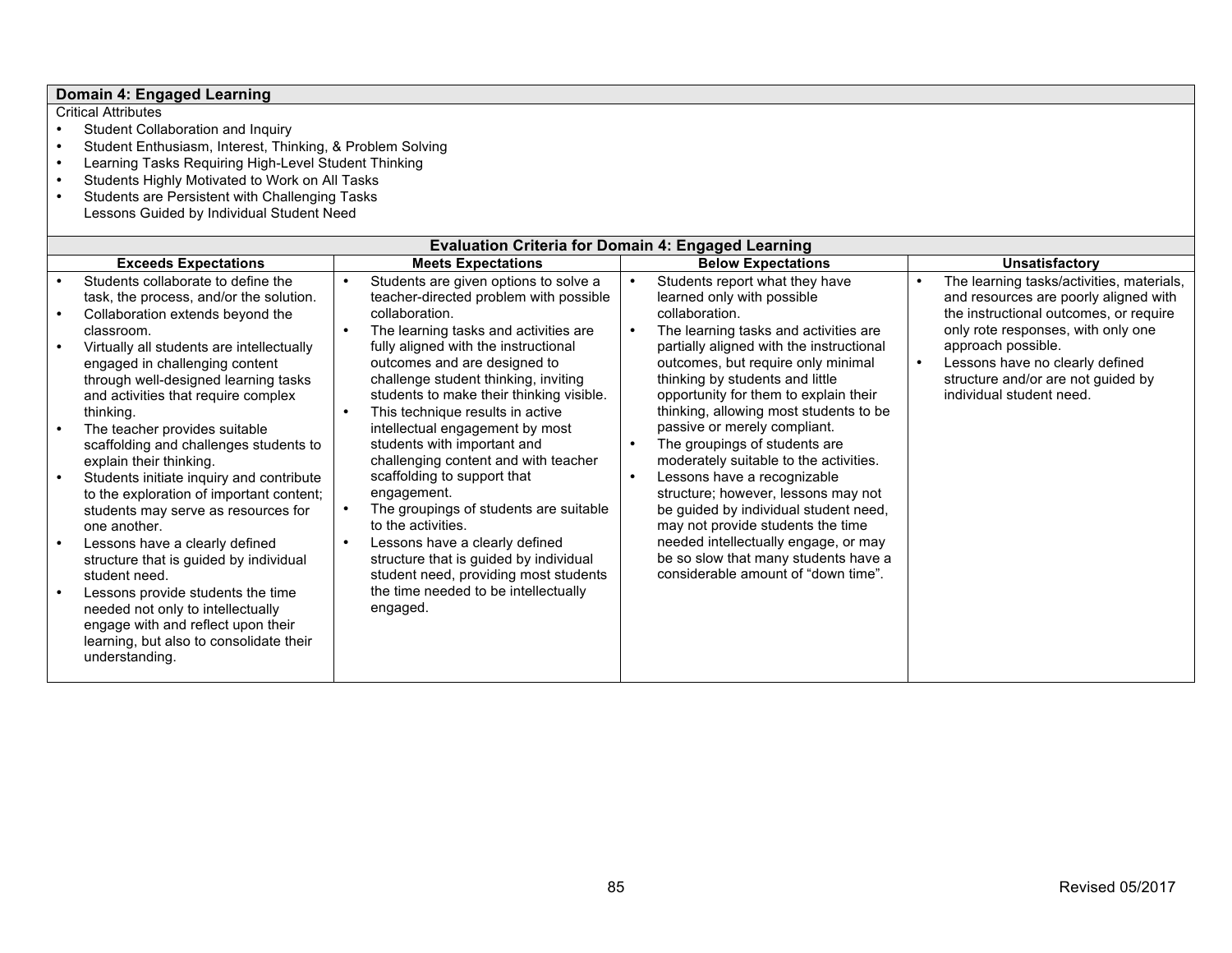# **Domain 5: Technology Integration**

- Awareness/Utilization of Technology Resources Access and Sustainability<br>• Access to Curriculum and Community **Access Access** to Curriculum and Community
- 
- Access to Curriculum and Community IEP Driven Technology Use Technology Use Connects to Learning Outcomes **Digital City City City City**
- -
	-

|                                                                                                                                                                                                                               |                        | <b>Evaluation Criteria for Domain 5: Technology Integration (Grades PK-3)</b>                                                                                                                                                     |           |                                                                                                                                                                                                             |                        |                                                                                                                                                                                                                                                                                                                          |  |  |
|-------------------------------------------------------------------------------------------------------------------------------------------------------------------------------------------------------------------------------|------------------------|-----------------------------------------------------------------------------------------------------------------------------------------------------------------------------------------------------------------------------------|-----------|-------------------------------------------------------------------------------------------------------------------------------------------------------------------------------------------------------------|------------------------|--------------------------------------------------------------------------------------------------------------------------------------------------------------------------------------------------------------------------------------------------------------------------------------------------------------------------|--|--|
| <b>Exceeds Expectations</b>                                                                                                                                                                                                   |                        | <b>Meets Expectations</b>                                                                                                                                                                                                         |           | <b>Below Expectations</b>                                                                                                                                                                                   |                        | <b>Unsatisfactory</b>                                                                                                                                                                                                                                                                                                    |  |  |
| The teacher is fully aware and takes<br>advantage of the available technology<br>resources and routinely seeks out new<br>resources or strategies that are<br>appropriate to enrich student learning.                         | $\bullet$              | The teacher is aware and takes<br>advantage of the available technology<br>resources, seeking out new resources<br>or strategies that are appropriate to<br>enrich student learning.                                              | $\bullet$ | The teacher is somewhat aware of the<br>available technology resources and<br>occasionally takes advantage of the<br>technology resources with which<br>he/she is familiar.                                 |                        | The teacher is not aware of the<br>available technology resources or<br>does not take advantage of the<br>available resources.<br>The teacher does not seek out new                                                                                                                                                      |  |  |
| The teacher consistently creates<br>technology-integrated learning<br>activities that meet individual student<br>needs.                                                                                                       |                        | The teacher regularly creates<br>technology-integrated learning<br>activities that meet individual student<br>needs.                                                                                                              | $\bullet$ | The teacher seeks out new technology<br>resources or ways to use existing<br>resources either infrequently or when<br>specifically asked to do so.                                                          |                        | technology resources or ways to<br>effectively integrate technology into<br>his/her teaching.<br>Learning tasks, assignments, and                                                                                                                                                                                        |  |  |
| The teacher builds frequent<br>technology use into his/her lesson<br>design in a way that enhances student<br>learning.<br>The teacher frequently models                                                                      |                        | The teacher routinely models<br>appropriate uses of technology. The<br>teacher regularly incorporates<br>technology use into lesson design in a<br>way that enhances student learning.                                            | $\bullet$ | Lessons occasionally include<br>technology-related activities that do<br>not meet individual student needs.<br>The teacher rarely models appropriate<br>technology use.                                     |                        | assessments either rarely include<br>appropriate student uses of technology<br>or include inappropriate uses of<br>technology that do not meet student<br>needs.                                                                                                                                                         |  |  |
| appropriate uses of technology.<br>Technology integration focuses<br>entirely on access and sustainability.<br>Technology use is purposeful and<br>supports student access to the                                             | $\bullet$              | Technology integration focuses<br>primarily on access and sustainability.<br>Technology use is purposeful and<br>supports student access to the<br>curriculum and community.                                                      | $\bullet$ | Student use of technology may not<br>focus primarily on access and<br>sustainability.<br>Technology use is not always<br>purposeful or does not always support                                              |                        | The teacher rarely models technology<br>use or incorporates student<br>participation in the use of technology<br>during instruction.<br>Student use of technology does not                                                                                                                                               |  |  |
| curriculum and community.<br>Student use of assistive technology<br>(high and low tech) is driven by the<br>IEP and is always a product of<br>collaboration between related service<br>providers and the instructional staff. | $\bullet$<br>$\bullet$ | Student use of assistive technology<br>(high and low tech) is driven by the<br>IEP and is a product of collaboration<br>between related service providers and<br>the instructional staff.<br>Students regularly demonstrate their | $\bullet$ | student access to the curriculum and<br>community.<br>Student use of assistive technology is<br>not always driven by the IEP or may<br>not be a product of collaboration                                    |                        | appropriately focus on access and/or<br>sustainability.<br>Technology use is not purposeful or<br>does not always support student<br>access to the curriculum and<br>community.                                                                                                                                          |  |  |
| Students frequently demonstrate their<br>understanding of safe and responsible<br>technology use.                                                                                                                             |                        | understanding of safe and responsible<br>technology use.                                                                                                                                                                          |           | between related service providers and<br>the instructional staff.<br>Lessons rarely provide students with<br>opportunities to demonstrate their<br>understanding of safe and responsible<br>technology use. | $\bullet$<br>$\bullet$ | Student use of assistive technology is<br>not driven by the IEP or is not the<br>product of collaboration between<br>related service providers and the<br>instructional staff.<br>Lessons do not provide students with<br>opportunities to demonstrate their<br>understanding of safe and responsible<br>technology use. |  |  |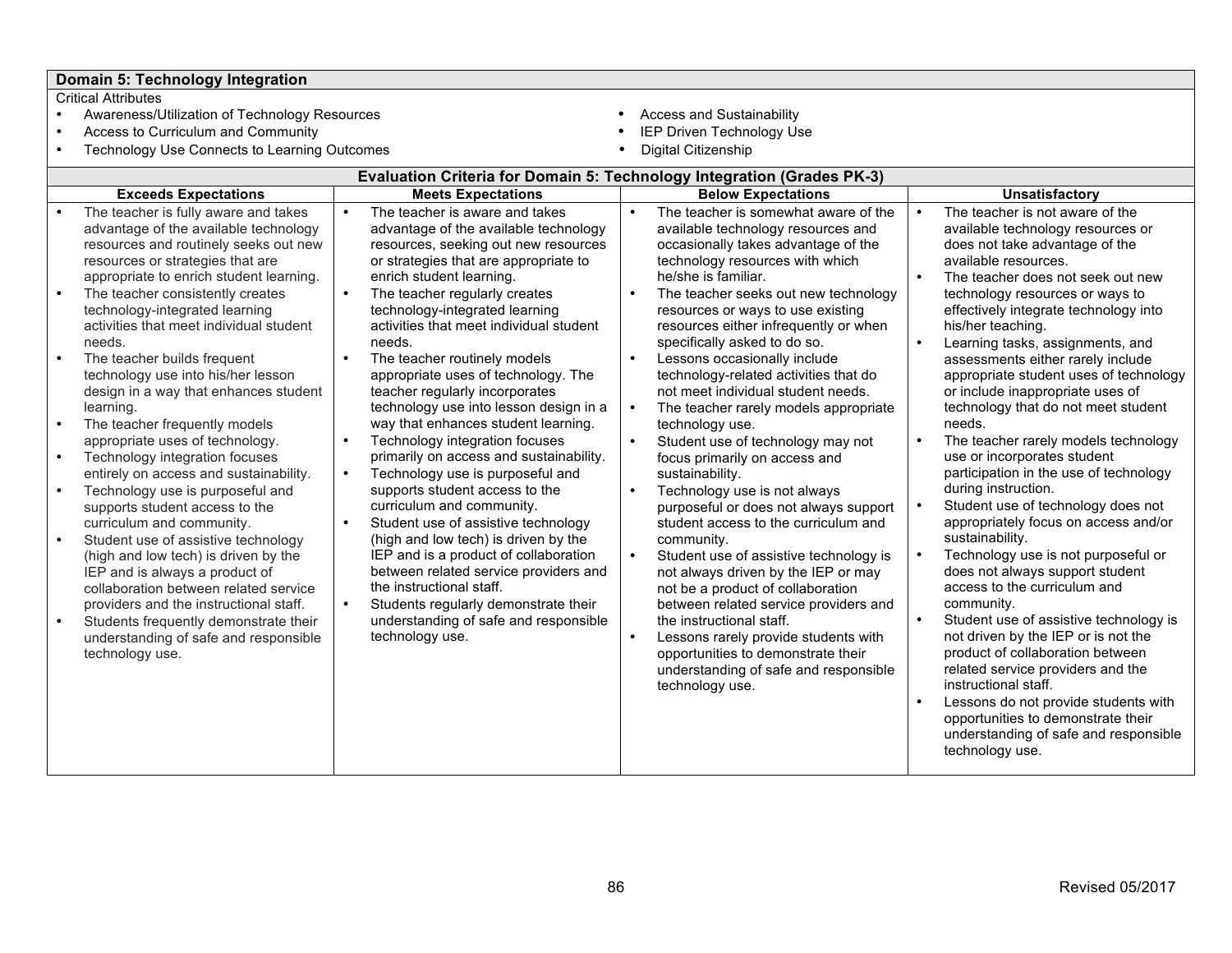### **Domain 6: Behavior Interventions & Supports**

#### Critical Attributes

- Expectations for Behavior and Discipline Procedures are Posted
- Uses Positive Language to Reinforce Desired Behavior
- Appropriately Redirects Disruptive or Inappropriate Behavior Effectively
- Circulates the Room and Interacts with Students Equitably
- Routines/Procedures are Evident through Maximized Time on Task
- Class Behavior Meets Standard

|                                                          | <b>Evaluation Criteria for Domain 6: Behavior Interventions &amp; Supports</b> |  |                                                                 |  |                                                         |                |                                                           |  |  |  |
|----------------------------------------------------------|--------------------------------------------------------------------------------|--|-----------------------------------------------------------------|--|---------------------------------------------------------|----------------|-----------------------------------------------------------|--|--|--|
| <b>Meets Expectations</b><br><b>Exceeds Expectations</b> |                                                                                |  | <b>Below Expectations</b>                                       |  |                                                         | Unsatisfactory |                                                           |  |  |  |
|                                                          | Teacher meets District standards<br>100% of the time.                          |  | Teacher meets District standards with<br>only a few exceptions. |  | Teacher frequently fails to meet<br>District standards. |                | Teacher consistently fails to meet<br>District standards. |  |  |  |

#### **Domain 7: Student Learning Objectives**

Critical Attributes

- Teacher has identified appropriate IEP goals for the grade-level content area and has organized scope and sequence to best ensure mastery of these IEP goals.
- Teacher has crafted high quality performance assessments to evaluate student mastery of IEP goals and appropriately provides this information through a data collection system.<br>• Teacher has created a scoring quide/rubric
- Teacher has created a scoring guide/rubric to communicate student performance criteria used to assess performance tasks that reflect high expectations for students.
- Teacher has monitored student progress, collected data, reflected on his or her pedagogy, and made successful adjustments to strategies, as needed. All or almost all of students demonstrated targeted mastery.

|                                                          | <b>Evaluation Criteria for Domain 7: Student Learning Objectives</b> |  |                                       |                           |                                  |                       |                                    |  |  |  |
|----------------------------------------------------------|----------------------------------------------------------------------|--|---------------------------------------|---------------------------|----------------------------------|-----------------------|------------------------------------|--|--|--|
| <b>Meets Expectations</b><br><b>Exceeds Expectations</b> |                                                                      |  |                                       | <b>Below Expectations</b> |                                  | <b>Unsatisfactory</b> |                                    |  |  |  |
|                                                          | Teacher meets District standards                                     |  | Teacher meets District standards with |                           | Teacher frequently fails to meet |                       | Teacher consistently fails to meet |  |  |  |
|                                                          | 100% of the time.                                                    |  | only a few exceptions.                |                           | District standards.              |                       | District standards.                |  |  |  |

#### **Domain 8: Professional Practices & Responsibilities**

*Indicator 8.1 – Professional Development*

Critical Attributes

- Participation in Professional Development Goals and Activities that are Aligned to Campus and/or District Goals
- Seeking Out Activities to Enhance Content Knowledge and Pedagogical Skills<br>• Engaging in Professional Dialogue About Practice Including Feedback
- Engaging in Professional Dialogue About Practice, Including Feedback
- Contributing to the Profession

#### **Evaluation Criteria for Domain 8: Professional Practices & Responsibilities Indicator 8.1 – Professional Development**

| <b>Exceeds Expectations</b>                                                                                                                                                                                                                                                                                       | <b>Meets Expectations</b>                                                                                                                                                                                                                                                                                                                                                                                             | <b>Below Expectations</b>                                                                                                                                                                                                                                                                                                                                                                    | <b>Unsatisfactory</b>                                                                                                                                                                                                                                                                                                                       |  |  |  |  |  |  |
|-------------------------------------------------------------------------------------------------------------------------------------------------------------------------------------------------------------------------------------------------------------------------------------------------------------------|-----------------------------------------------------------------------------------------------------------------------------------------------------------------------------------------------------------------------------------------------------------------------------------------------------------------------------------------------------------------------------------------------------------------------|----------------------------------------------------------------------------------------------------------------------------------------------------------------------------------------------------------------------------------------------------------------------------------------------------------------------------------------------------------------------------------------------|---------------------------------------------------------------------------------------------------------------------------------------------------------------------------------------------------------------------------------------------------------------------------------------------------------------------------------------------|--|--|--|--|--|--|
| The teacher seeks out opportunities<br>for professional development and<br>makes a systematic effort to conduct<br>action research.<br>The teacher solicits feedback on<br>practice from both supervisors and<br>colleagues.<br>The teacher initiates important<br>activities to contribute to the<br>profession. | The teacher seeks out opportunities<br>for professional development to<br>enhance content knowledge and<br>pedagogical skill.<br>The teacher actively engages with<br>colleagues and supervisors in<br>professional conversation about<br>practice, including feedback about<br>practice.<br>The teacher participates actively in<br>assisting other educators and looks for<br>ways to contribute to the profession. | The teacher participates to a limited<br>extent in professional activities when<br>they are convenient.<br>The teacher engages in a limited way<br>with colleagues and supervisors in<br>professional conversation about<br>practice, including some feedback on<br>teaching performance.<br>The teacher finds limited ways to<br>assist other teachers and contribute to<br>the profession. | The teacher engages in no<br>professional development activities to<br>enhance knowledge or skill.<br>The teacher resists feedback on<br>teaching performance from either<br>supervisors or more experienced<br>colleagues.<br>The teacher makes no effort to share<br>knowledge with others or to assume<br>professional responsibilities. |  |  |  |  |  |  |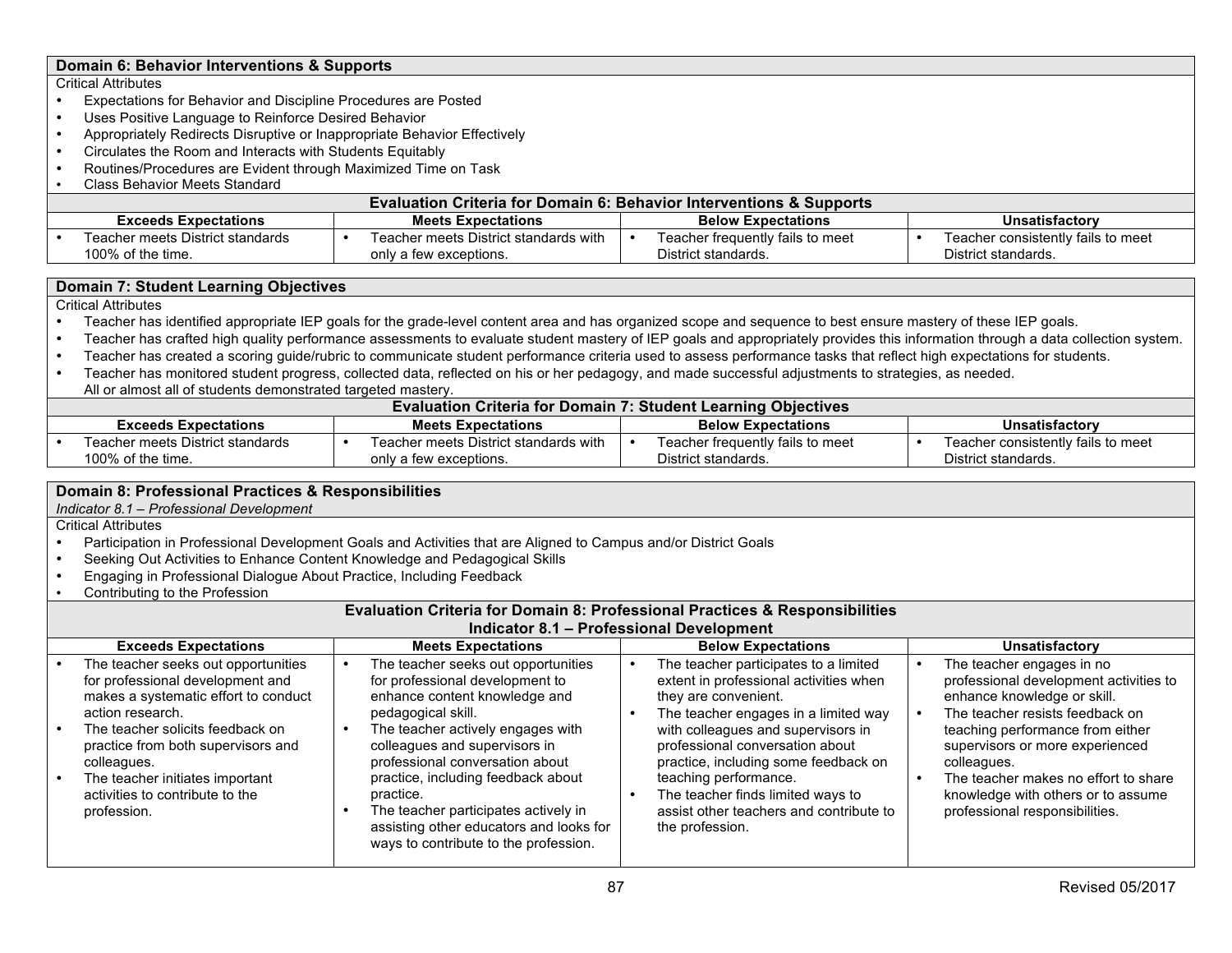*Indicator 8.2 – Communicating with Families*

# Critical Attributes

- Frequent and Appropriate Communication with Families About Student Progress<br>• Professionalism and Sensitivity
- Professionalism and Sensitivity<br>• Reaching Out to Engage Familie
- Reaching Out to Engage Families in the Instructional Program

| <b>Evaluation Criteria for Domain 8: Professional Practices &amp; Responsibilities</b><br>Indicator 8.2 - Communicating with Families                                                                                                                                                                                                            |  |                                                                                                                                                                                                                                                                                                 |                           |                                                                                                                                                                                                                                                                                                                             |  |                                                                                                                                                                                                                                                        |  |  |  |
|--------------------------------------------------------------------------------------------------------------------------------------------------------------------------------------------------------------------------------------------------------------------------------------------------------------------------------------------------|--|-------------------------------------------------------------------------------------------------------------------------------------------------------------------------------------------------------------------------------------------------------------------------------------------------|---------------------------|-----------------------------------------------------------------------------------------------------------------------------------------------------------------------------------------------------------------------------------------------------------------------------------------------------------------------------|--|--------------------------------------------------------------------------------------------------------------------------------------------------------------------------------------------------------------------------------------------------------|--|--|--|
| <b>Exceeds Expectations</b>                                                                                                                                                                                                                                                                                                                      |  | <b>Meets Expectations</b>                                                                                                                                                                                                                                                                       | <b>Below Expectations</b> |                                                                                                                                                                                                                                                                                                                             |  | <b>Unsatisfactory</b>                                                                                                                                                                                                                                  |  |  |  |
| The teacher communicates frequently<br>with families in a culturally sensitive<br>manner, with students contributing to<br>the communication.<br>The teacher responds to family<br>concerns with professionalism and<br>sensitivity.<br>The teacher's efforts to engage<br>families in the instructional program<br>are frequent and successful. |  | The teacher provides frequent and<br>appropriate information to families<br>about the instructional program and<br>conveys information about individual<br>student progress in a sensitive<br>manner.<br>The teacher makes some attempts to<br>engage families in the instructional<br>program. |                           | The teacher makes sporadic attempts<br>to communicate with families about the<br>instructional program and about the<br>progress of individual students but<br>does not attempt to engage families in<br>the instructional program.<br>The communication that does take<br>place may not be sensitive to those<br>families. |  | The teacher provides little information<br>about the instructional program to<br>families; the teacher's communication<br>about students' progress is minimal.<br>The teacher does not respond, or<br>responds insensitively, to parental<br>concerns. |  |  |  |

### **Domain 8: Professional Practices & Responsibilities**

*Indicator 8.3 – Participating in the Professional Community*

- Supportive and Cooperative Relationship with Colleagues<br>• Active Participation in the Culture of Professional Inquiry
- Active Participation in the Culture of Professional Inquiry<br>• Participation in School and/or District Projects
- Participation in School and/or District Projects

|                                                                                                                                                                                                                                                                                                                                                                                                                                                                                                            | <b>Evaluation Criteria for Domain 8: Professional Practices &amp; Responsibilities</b><br>Indicator 8.3 - Participating in the Professional Community |                                                                                                                                                                                                                                                                                                                                 |  |                                                                                                                                                                                                                                                                                                                                                    |  |                                                                                                                                                                                                                                                                                                                 |  |  |  |  |
|------------------------------------------------------------------------------------------------------------------------------------------------------------------------------------------------------------------------------------------------------------------------------------------------------------------------------------------------------------------------------------------------------------------------------------------------------------------------------------------------------------|-------------------------------------------------------------------------------------------------------------------------------------------------------|---------------------------------------------------------------------------------------------------------------------------------------------------------------------------------------------------------------------------------------------------------------------------------------------------------------------------------|--|----------------------------------------------------------------------------------------------------------------------------------------------------------------------------------------------------------------------------------------------------------------------------------------------------------------------------------------------------|--|-----------------------------------------------------------------------------------------------------------------------------------------------------------------------------------------------------------------------------------------------------------------------------------------------------------------|--|--|--|--|
| <b>Exceeds Expectations</b>                                                                                                                                                                                                                                                                                                                                                                                                                                                                                |                                                                                                                                                       | <b>Meets Expectations</b>                                                                                                                                                                                                                                                                                                       |  | <b>Below Expectations</b>                                                                                                                                                                                                                                                                                                                          |  | <b>Unsatisfactory</b>                                                                                                                                                                                                                                                                                           |  |  |  |  |
| The teacher's relationships with<br>colleagues are characterized by<br>mutual support and cooperation, with<br>the teacher taking initiative in<br>assuming leadership among the<br>faculty.<br>The teacher takes a leadership role in<br>promoting a culture of professional<br>inguiry.<br>The teacher volunteers to participate<br>in school events and District projects,<br>making a substantial contribution and<br>assuming a leadership role in at least<br>one aspect of school or District life. |                                                                                                                                                       | The teacher's relationships with<br>colleagues are characterized by<br>mutual support and cooperation.<br>The teacher actively participates in a<br>culture of professional inquiry.<br>The teacher volunteers to participate<br>in school events and in school and<br>District projects, making a substantial<br>contribution. |  | The teacher maintains cordial<br>relationships with colleagues to fulfill<br>duties that the school or District<br>requires.<br>The teacher participates in the<br>school's culture of professional inquiry<br>when invited to do so.<br>The teacher participates in school<br>events and school and District projects<br>when specifically asked. |  | The teacher's relationships with<br>colleagues are negative or self-<br>serving.<br>The teacher avoids participation in a<br>professional culture of inquiry.<br>resisting opportunities to become<br>involved.<br>The teacher avoids becoming involved<br>in school events or school and District<br>projects. |  |  |  |  |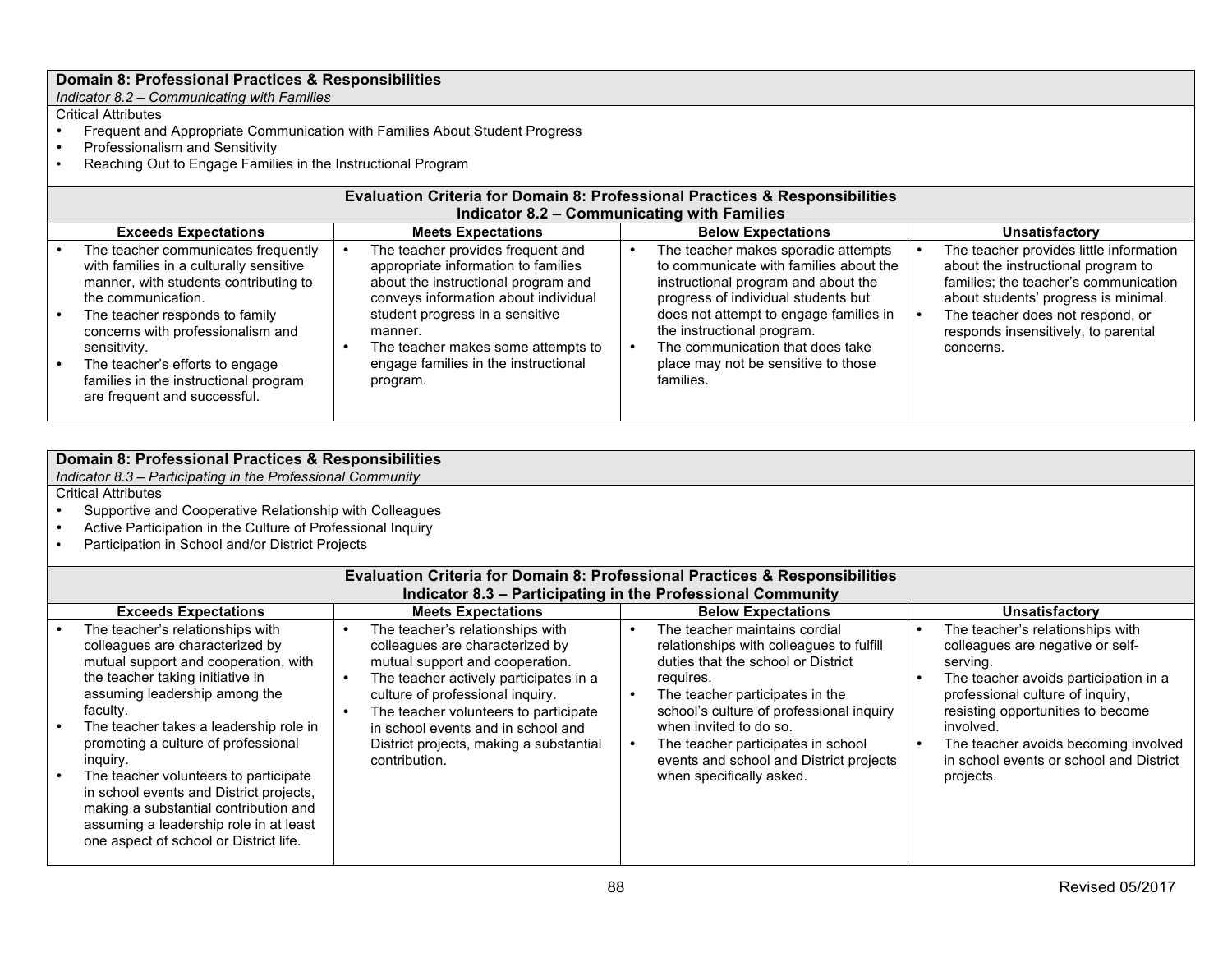*Indicator 8.4 – Use of Data for Improvement of Student Performance*

- Data Informed Instruction and Differentiation<br>• Tracking Student Progress
- Tracking Student Progress

| <b>Evaluation Criteria for Domain 8: Professional Practices &amp; Responsibilities</b> |  |                                                                                                         |  |                                                                                                                                                                 |  |                                                                              |  |  |  |
|----------------------------------------------------------------------------------------|--|---------------------------------------------------------------------------------------------------------|--|-----------------------------------------------------------------------------------------------------------------------------------------------------------------|--|------------------------------------------------------------------------------|--|--|--|
| Indicator 8.4 - Use of Data for Improvement of Student Performance                     |  |                                                                                                         |  |                                                                                                                                                                 |  |                                                                              |  |  |  |
| <b>Exceeds Expectations</b>                                                            |  | <b>Meets Expectations</b>                                                                               |  | <b>Below Expectations</b>                                                                                                                                       |  | <b>Unsatisfactory</b>                                                        |  |  |  |
| The teacher's instruction is planned<br>and differentiated based on student<br>data.   |  | The teacher ensures that data is used<br>to track student progress and make<br>instructional decisions. |  | Data is occasionally used to track<br>student progress.<br>Data is not consistently used to inform<br>instructional decisions or to provide<br>differentiation. |  | There is no evidence of the teacher<br>using data to track student progress. |  |  |  |

| Domain 8: Professional Practices & Responsibilities                                                                                                                                                                                                                                                                                                                                                                                                                                                                                                |                                                                                                                                                                                                                                                                                                    |                                                                                                                                                                                                                                                                                                                                                                   |                                                                                                                                                                                                                                                                |  |  |  |  |
|----------------------------------------------------------------------------------------------------------------------------------------------------------------------------------------------------------------------------------------------------------------------------------------------------------------------------------------------------------------------------------------------------------------------------------------------------------------------------------------------------------------------------------------------------|----------------------------------------------------------------------------------------------------------------------------------------------------------------------------------------------------------------------------------------------------------------------------------------------------|-------------------------------------------------------------------------------------------------------------------------------------------------------------------------------------------------------------------------------------------------------------------------------------------------------------------------------------------------------------------|----------------------------------------------------------------------------------------------------------------------------------------------------------------------------------------------------------------------------------------------------------------|--|--|--|--|
| Indicator 8.5 - Maintaining Accurate Records                                                                                                                                                                                                                                                                                                                                                                                                                                                                                                       |                                                                                                                                                                                                                                                                                                    |                                                                                                                                                                                                                                                                                                                                                                   |                                                                                                                                                                                                                                                                |  |  |  |  |
| <b>Critical Attributes</b>                                                                                                                                                                                                                                                                                                                                                                                                                                                                                                                         |                                                                                                                                                                                                                                                                                                    |                                                                                                                                                                                                                                                                                                                                                                   |                                                                                                                                                                                                                                                                |  |  |  |  |
| Effective System for Maintaining Instructional and Non-Instructional Records                                                                                                                                                                                                                                                                                                                                                                                                                                                                       |                                                                                                                                                                                                                                                                                                    |                                                                                                                                                                                                                                                                                                                                                                   |                                                                                                                                                                                                                                                                |  |  |  |  |
| Records to Document and Track Student Completion of Assignments and Student Progress in Learning                                                                                                                                                                                                                                                                                                                                                                                                                                                   |                                                                                                                                                                                                                                                                                                    |                                                                                                                                                                                                                                                                                                                                                                   |                                                                                                                                                                                                                                                                |  |  |  |  |
| <b>Evaluation Criteria for Domain 8: Professional Practices &amp; Responsibilities</b>                                                                                                                                                                                                                                                                                                                                                                                                                                                             |                                                                                                                                                                                                                                                                                                    |                                                                                                                                                                                                                                                                                                                                                                   |                                                                                                                                                                                                                                                                |  |  |  |  |
|                                                                                                                                                                                                                                                                                                                                                                                                                                                                                                                                                    | <b>Indicator 8.5 - Maintaining Accurate Records</b>                                                                                                                                                                                                                                                |                                                                                                                                                                                                                                                                                                                                                                   |                                                                                                                                                                                                                                                                |  |  |  |  |
| <b>Exceeds Expectations</b>                                                                                                                                                                                                                                                                                                                                                                                                                                                                                                                        | <b>Meets Expectations</b>                                                                                                                                                                                                                                                                          | <b>Below Expectations</b>                                                                                                                                                                                                                                                                                                                                         | Unsatisfactory                                                                                                                                                                                                                                                 |  |  |  |  |
| The teacher's system for maintaining<br>information on student completion of<br>assignments, student progress in<br>learning, and non-instructional records<br>is fully effective.<br>Teacher-developed IEPs are<br>compliant and ARD procedures<br>consistently follow District guidelines.<br>The teacher works with peers to<br>provide information regarding student<br>progress in special programs.<br>The teacher works with colleagues<br>and/or supervisors to develop ways to<br>effectively maintain and/or<br>communicate information. | The teacher's system for maintaining<br>information on student completion of<br>assignments, student progress in<br>learning, and non-instructional records<br>is fully effective.<br>Teacher-developed IEPs are<br>compliant and ARD procedures follow<br>District guidelines with few reminders. | The teacher's system for maintaining<br>information on student completion of<br>assignments and student progress in<br>learning is rudimentary and only<br>partially effective.<br>The teacher's records are not well-<br>maintained and, unless given frequent<br>oversight by the supervisor, are prone<br>to errors or are not updated in a timely<br>fashion. | The teacher's system for maintaining<br>information on student completion of<br>assignments and student progress in<br>learning is nonexistent or in disarray.<br>The teacher's records are not well-<br>maintained, the result being errors and<br>confusion. |  |  |  |  |